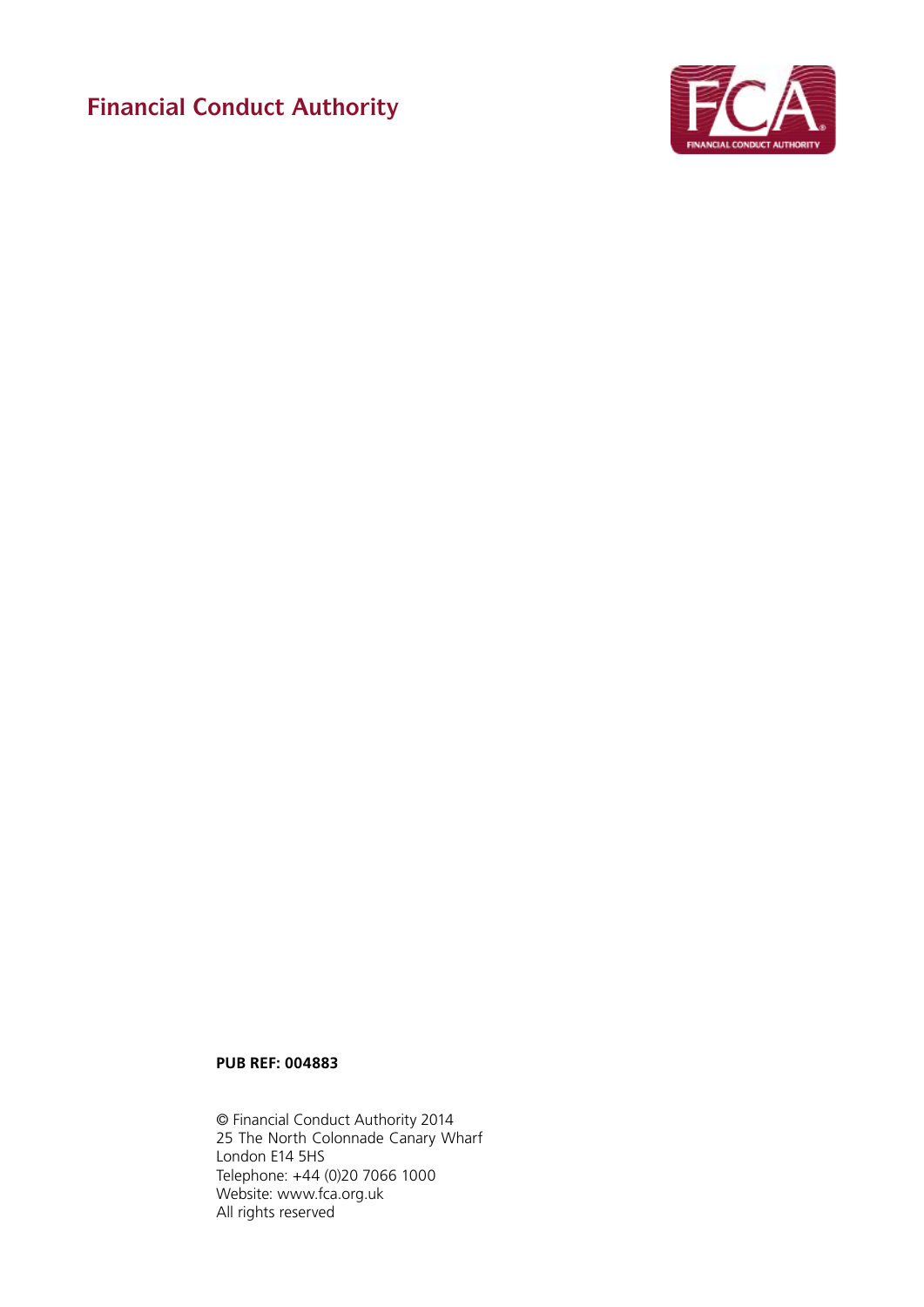**Financial Conduct Authority**



Policy Statement PS14/7

# **Changes to the use of dealing commission rules:**  feedback to CP13/17 and final rules

May 2014

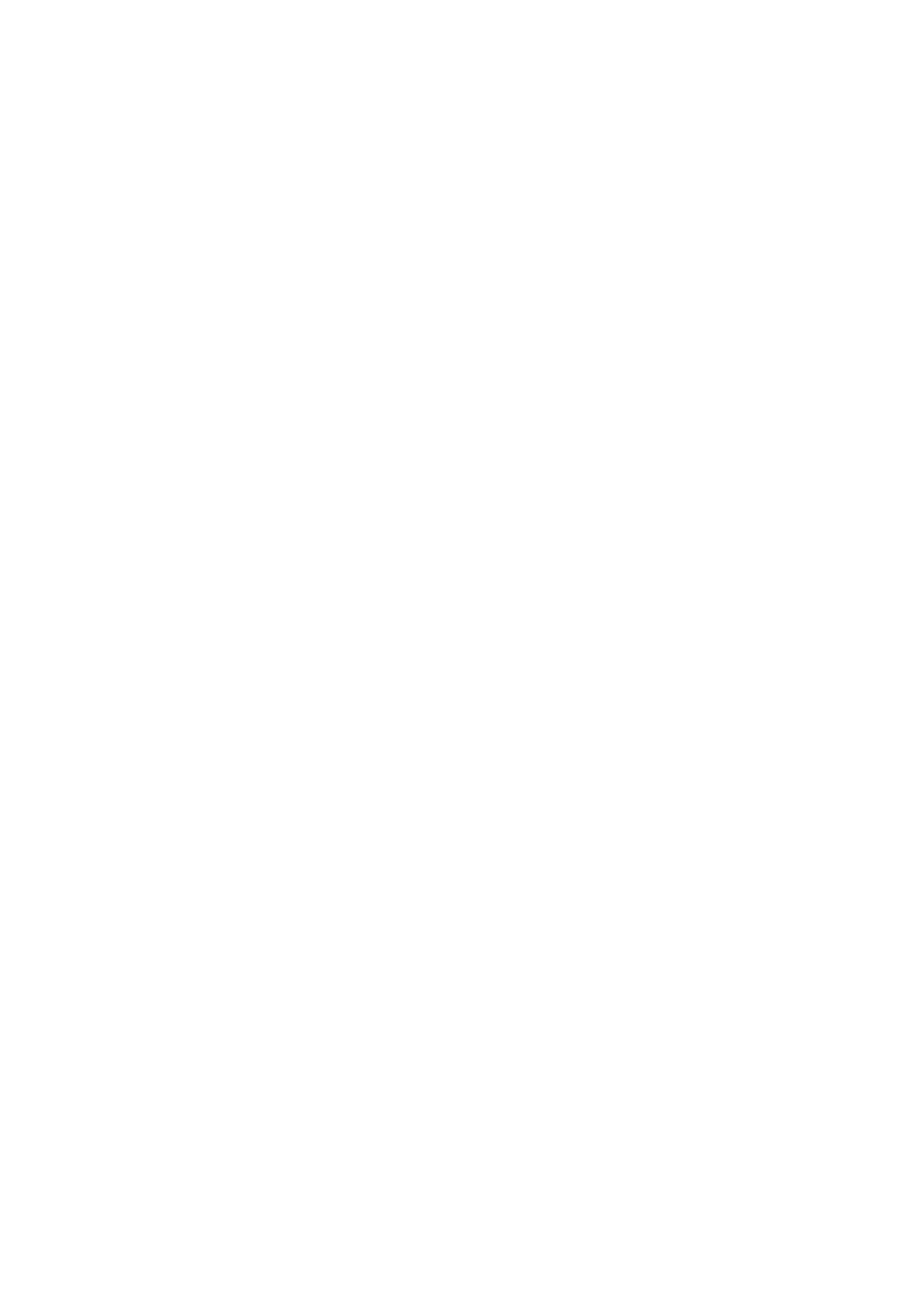# **Contents**

| Abbreviations used in this paper<br>3 |                                       |    |
|---------------------------------------|---------------------------------------|----|
| 1                                     | Overview                              | 5  |
| $\mathbf{2}$                          | Summarising feedback and our response | 10 |
| 3.                                    | Concluding remarks                    | 22 |
| <b>Annex</b>                          |                                       |    |
| $1 -$                                 | List of non-confidential respondents  | 24 |
| <b>Appendix</b>                       |                                       |    |
| 1                                     | Made rules (legal instrument)         |    |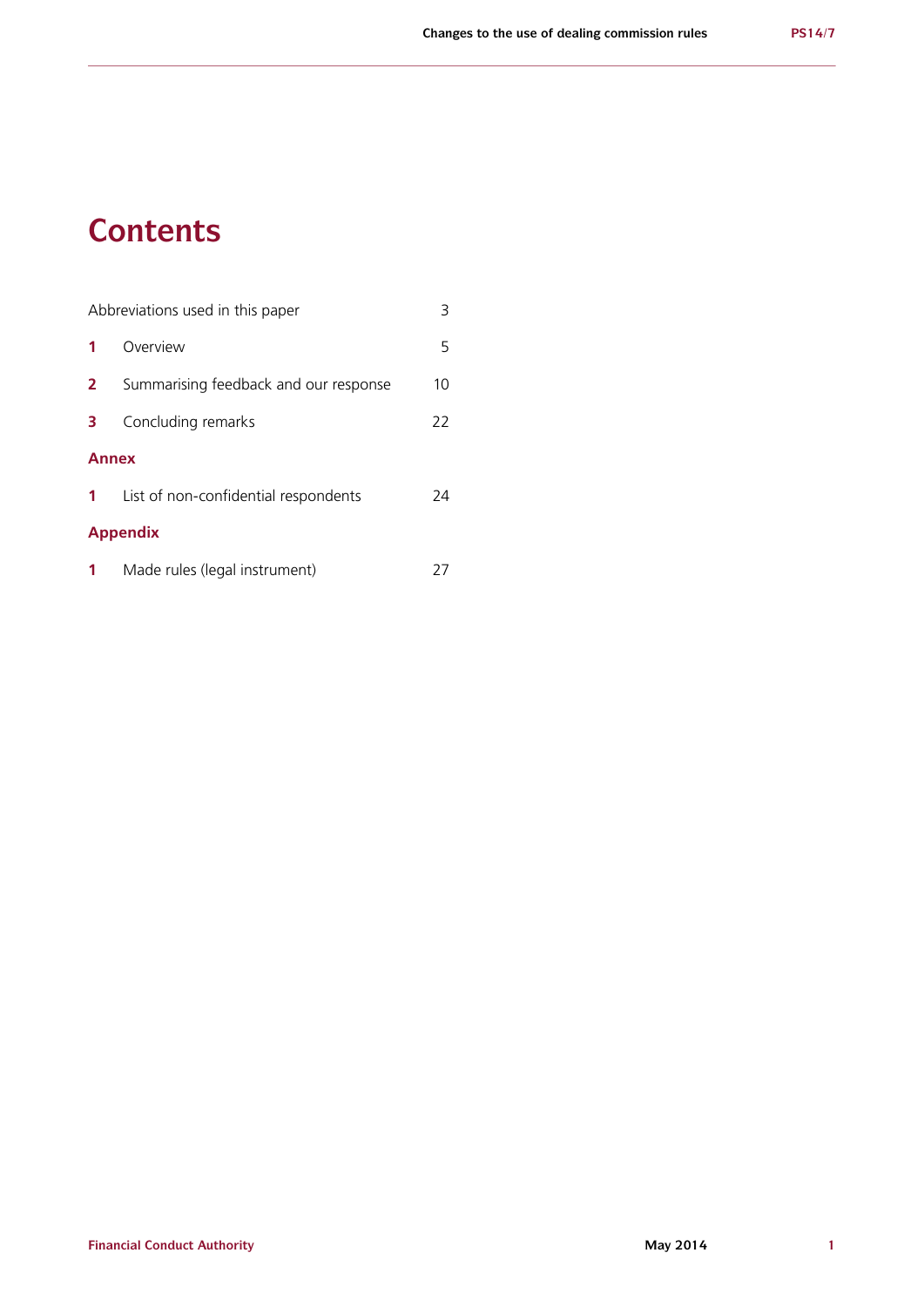In this Policy Statement we report on the main issues arising from Consultation Paper 13/17 *Consultation on the use of dealing commission rules*, and publish the final rules.

Please send any comments or enquiries to:

Wholesale Conduct Policy Team Markets Division Financial Conduct Authority 25 The North Colonnade Canary Wharf London E14 5HS

Email: fca-cp13-17@fca.org.uk

You can download this Policy Statement from our website: www.fca.org.uk.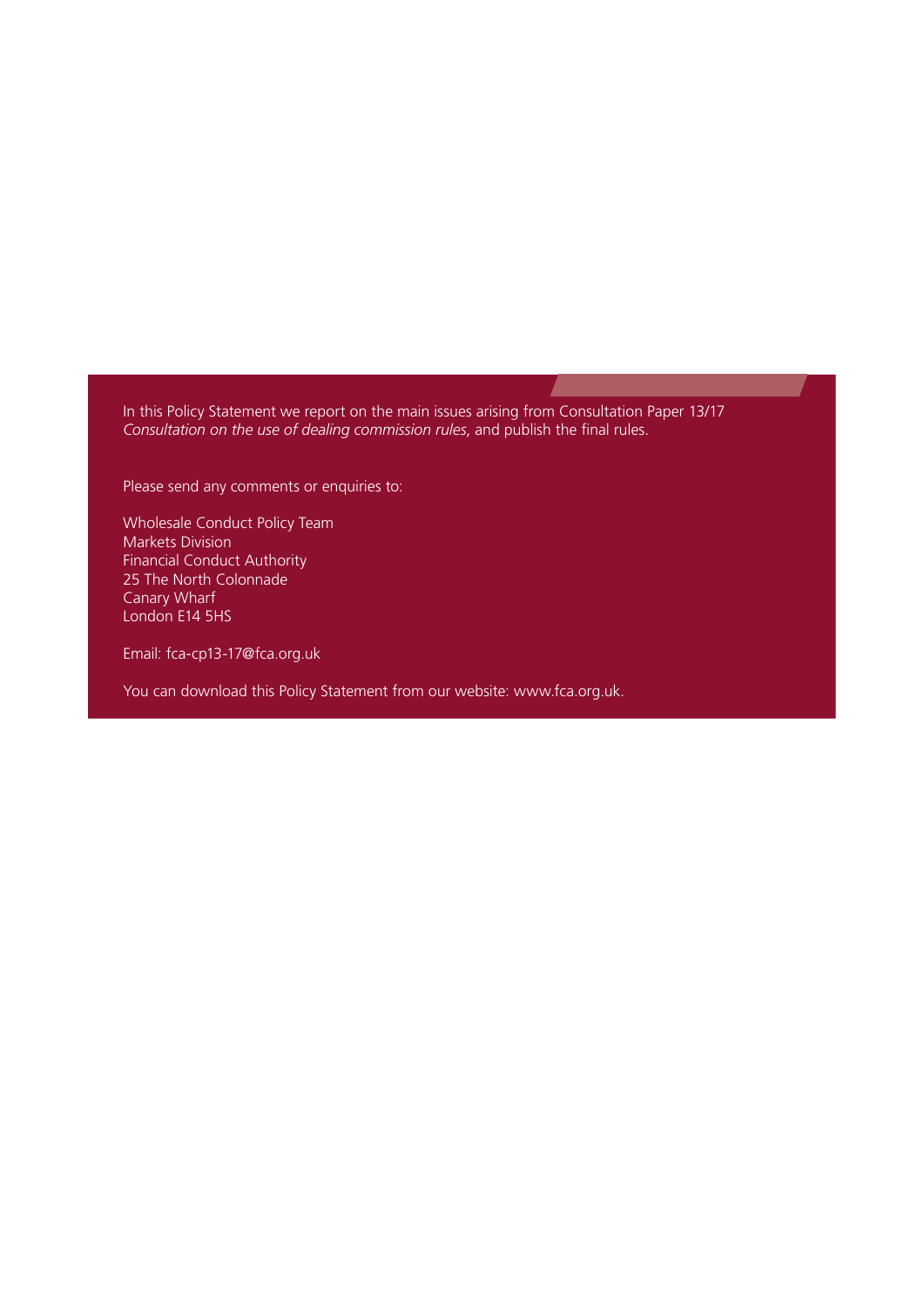# **Abbreviations used in this paper**

| <b>AFME</b>  | Association for Financial Markets in Europe                           |
|--------------|-----------------------------------------------------------------------|
| <b>AIFM</b>  | Alternative Investment Fund Manager                                   |
| <b>COBS</b>  | Conduct of Business Sourcebook                                        |
| <b>CP</b>    | Consultation Paper                                                    |
| EU           | European Union                                                        |
| <b>FCA</b>   | <b>Financial Conduct Authority</b>                                    |
| <b>FSA</b>   | <b>Financial Services Authority</b>                                   |
| <b>IMA</b>   | <b>Investment Management Association</b>                              |
| <b>MiFID</b> | Markets in Financial Instruments Directive                            |
| <b>PS</b>    | Policy Statement                                                      |
| <b>UCITS</b> | Undertakings for the Collective Investment of Transferable Securities |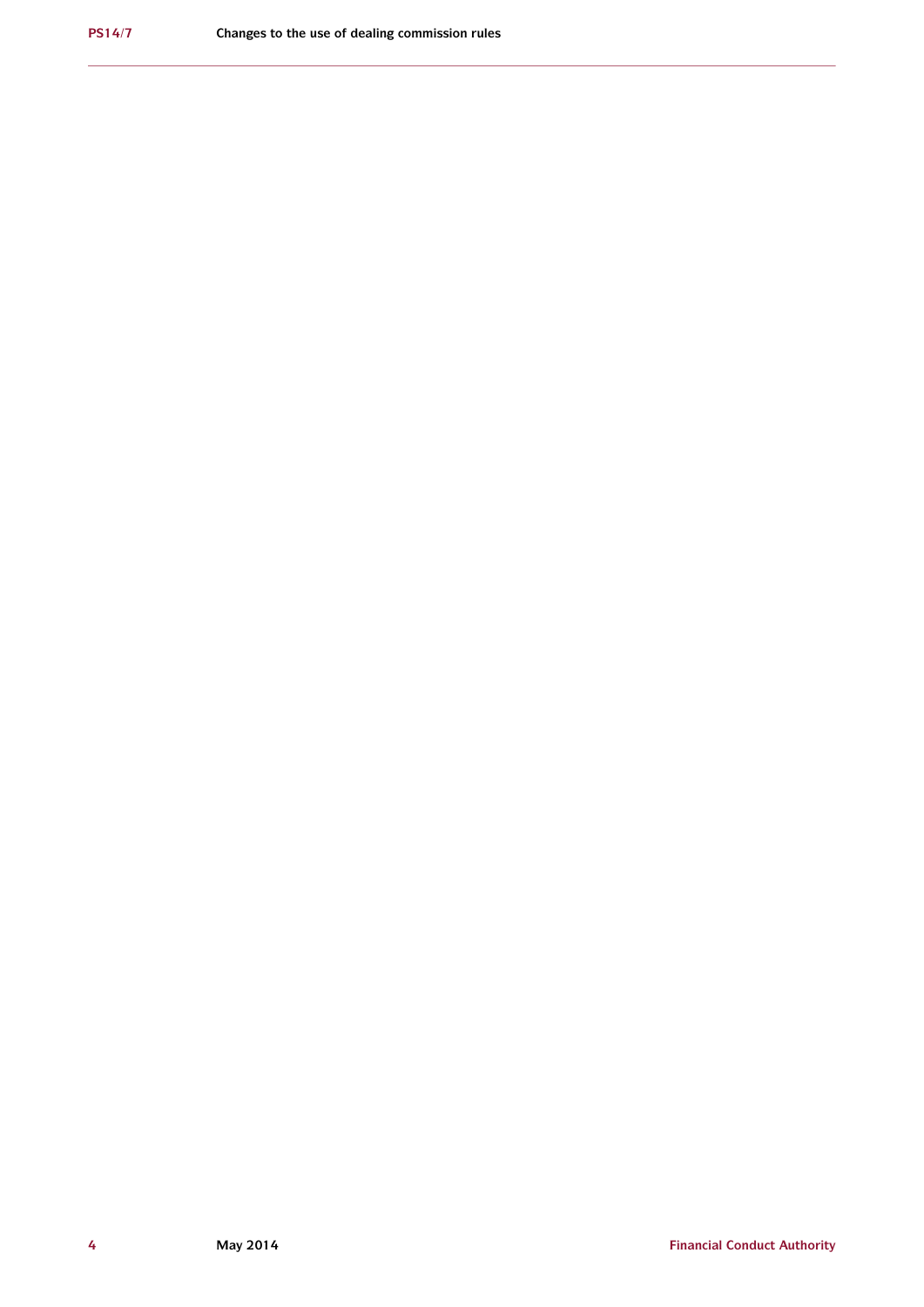# **1. Overview**

# **Introduction**

- **1.1** This Policy Statement (PS) summarises feedback from CP13/17 on proposed changes to our use of dealing commission rules and publishes our final changes to COBS 11.6 (Appendix 1). We have made small amendments to the final rules and guidance, and we also provide some clarifications in this PS as to the intention of our changes. However, we have decided to proceed with the main elements of the original proposals.
- **1.2** This PS does not comment on views expressed to us both in meetings and in responses to CP13/17 on the potential need for wider reform to the regime in the medium term. We will consider and comment on these as part of a further update later this year. This will report back on the findings of our thematic supervisory work and discussions from the series of roundtables hosted by the FCA with both buy-side and sell-side firms, carried out between November 2013 and February 2014.
- **1.3** As we set out in CP13/17, this wider supervisory work and open debate is taking place within the context of ongoing EU discussions on revising the Markets in Financial Instruments Directive (MiFID). We still prefer to consider any wider reforms through the discussions in MiFID II, to ensure a consistent EU-wide approach. We anticipate we will have to reflect the final MiFID II proposals in our domestic rules to take effect by late 2016 or early 2017.<sup>1</sup> If we were to consider any additional changes on a UK-only basis we would also seek to introduce this at the same time as applying MiFID II, in order to minimise the burden on firms.

# **Who does this affect?**

- **1.4** This PS will be of direct interest to:
	- Investment managers, including UCITS management companies when carrying on scheme management activity and alternative investment fund managers (AIFMs) carrying out AIFM investment management functions respectively.
	- **•**  Customers of investment managers, including:
		- **–** institutional investors, for example retail fund and pension fund trustees

<sup>1</sup> Depending on the final requirements in MiFID II, we may also need to consider our approach to non-MiFID investment management activity falling under the UCITS or Alternative Investment Fund Managers Directives, subject to any wider EU discussions on harmonising standards across these areas of legislation.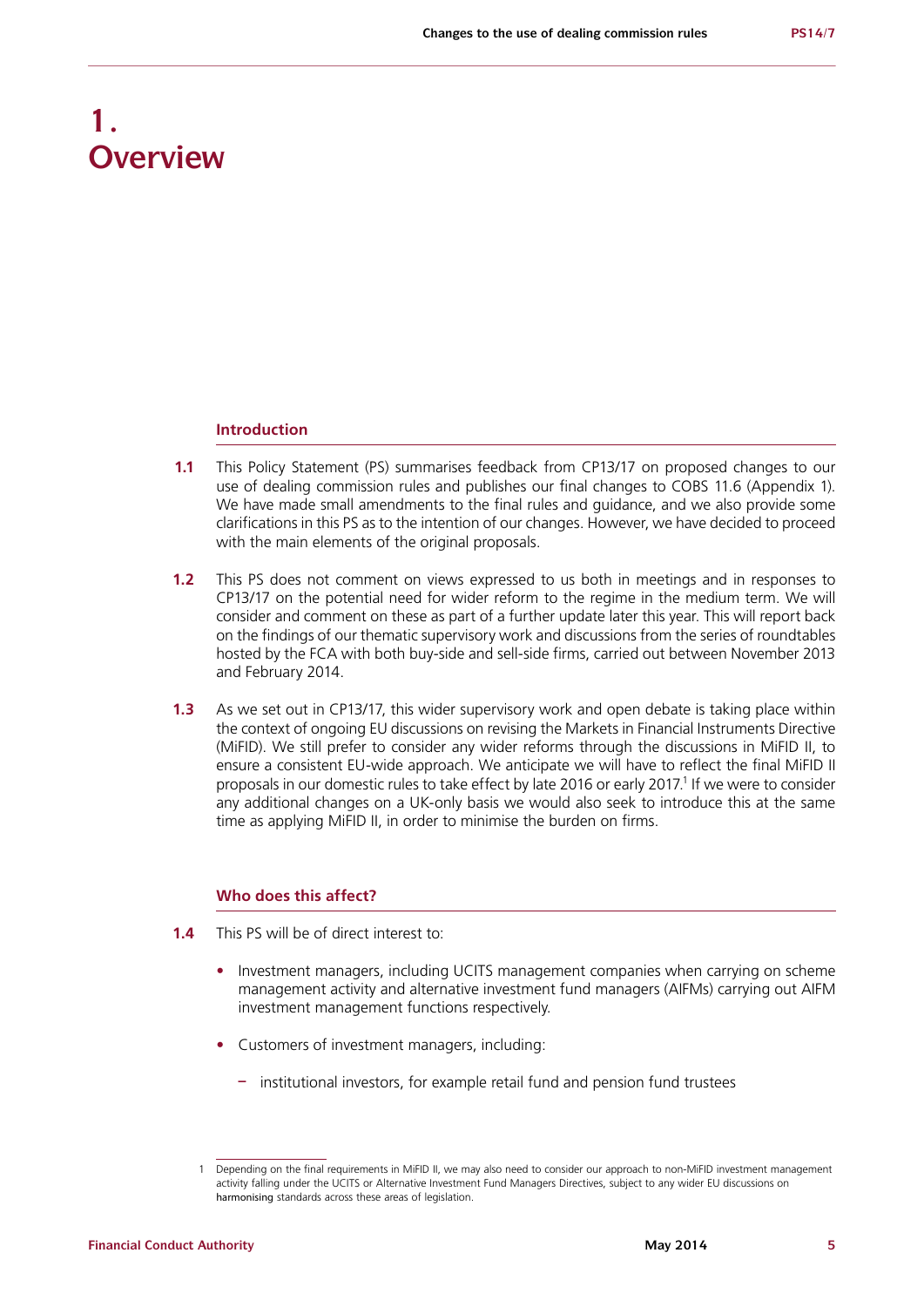- **–** retail investors who have investments in retail funds (which may be through a wrapper such as an Individual Savings Account (ISA)), or who have a direct relationship with an investment manager, for example individuals with discretionary-managed investment portfolios
- **1.5** It will also interest relevant trade associations, brokers (including investment banks), and providers of services such as market data services and independent research.

### **Is this of interest to consumers?**

- **1.6** As set out in CP13/17, this PS will be of direct interest to institutional investors, such as the trustees of pension funds. It will also be relevant to retail fund trustees and depositaries, investors in retail products and the providers of these products – such as unit trust managers, authorised corporate directors, other investment companies (including investment trusts) and life assurance companies.
- **1.7** Although the proposals clarify existing expectations under our rules, rather than create new requirements, they may drive behavioural change by encouraging investment managers to improve controls over their use of commissions. This may result in a reduction in costs passed to the customer's funds. It may also improve transparency, so investors are more aware of how much they are paying in dealing commission costs.

# **Context**

- **1.8** At the FCA's Asset Management Conference in October 2013, we set out our intention to review the use of dealing commissions by investment managers. We want to ensure investment managers seek to control costs passed onto their customers with as much rigour as they pursue investment returns.
- **1.9** The proposals in CP13/17 were intended to clarify areas of our existing rules in COBS 11.6 following specific issues highlighted in our thematic supervisory work and Dear CEO letter on conflicts of interests in asset management published in  $2012<sup>2</sup>$  We found the majority of investment managers had inadequate controls and oversight when acquiring research goods and services from brokers or other third parties in return for client dealing commissions. They were unable to demonstrate to us how items of research met the exemption under our rules and were in the best interests of their customers.
- **1.10** One example was the service provided by brokers or other third parties of arranging or bringing about contact between an investment manager and an issuer or potential issuer ('Corporate Access'). None of the investment managers we visited could justify to us how Corporate Access met the evidential criteria for research under our rules to allow them to pay for it with dealing commissions.
- **1.11** Investment managers must ensure they act in compliance with our rules in COBS 11.6. This includes ensuring they only receive eligible goods and services in return for commissions, and that the investment manager considers their duty to act in the best interest of their customers when deciding whether to pass on charges to their clients.

<sup>2</sup> FSA Report, *Conflicts of interest between asset managers and their customers: identifying and mitigating the risks*, November 2012. Source: [www.fsa.gov.uk/static/pubs/other/conflicts-of-interest.pdf](http://www.fsa.gov.uk/static/pubs/other/conflicts-of-interest.pdf)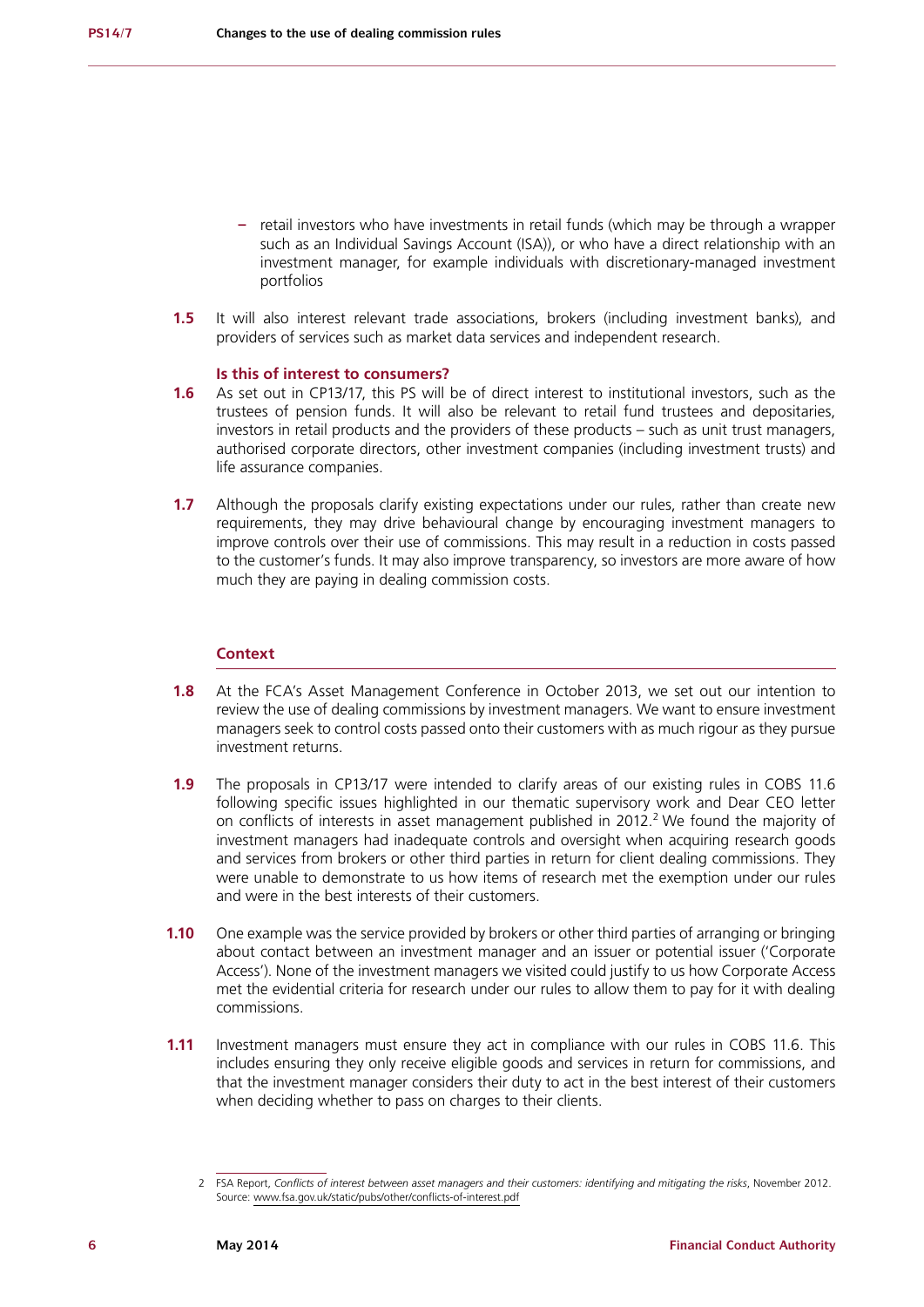- **1.12** The finalised changes in this PS will support the FCA's operational objectives of enhancing consumer protection and market integrity by ensuring dealing commissions are only used to acquire eligible goods and services, and that these costs are subject to proper controls by investment managers in line with the original policy intention. This should ensure the use of commissions is interpreted correctly as a narrow exemption allowing the investment manager to pass on only a limited range of costs – those directly related to execution of trades or the provision of substantive research – to their customers' funds.
- **1.13** In parallel to CP13/17, we have also been carrying out policy discussions on the potential need for wider reforms and thematic supervisory work including visits to both investment managers and brokers. We have also engaged with independent research firms, other service providers, and corporate issuers. As noted above, we will report back on this work later in the year.

# **Summary of feedback and our response**

- **1.14** There was general support for our intended outcome as stated in CP13/17, to ensure investment managers control the costs from the use of dealing commission appropriately, and ensure the goods and services acquired in return for commissions meet our rules and are in the best interests of their customers. Most respondents agreed with the principle that investment managers should apply a similar level of scrutiny to payments for goods and services using client dealing commissions, as they would if they were spending the firm's own money.
- **1.15** Responses on the detail of our proposed changes were more varied. A number supported the proposals as meeting the desired outcomes. Others were supportive, but sought further clarification on the technical aspects in the draft Handbook instrument, or on statements made in CP13/17. Others challenged aspects of the changes. A brief summary of the main themes in responses asking for clarification or challenging our proposals is provided below, with more detail in Chapter 2.

# **Amending the exemption permitting the use of dealing commission and the criteria for 'substantive' research**

- **1.16** There was some support for the changes to the rule in COBS 11.6.3R that provides the exemption to the prohibition on the use of dealing commissions, and the criteria for substantive research in COBS 11.6.5E. However, there were equally some concerns that the proposals represented a more significant change, altering the burden of proof. Some also felt the evidential criteria for substantive research were being made unduly narrow, and questioned the need for research to "present…a meaningful conclusion." We clarify in our response below that we do not see the change to the rule and evidential provision as marking a significant departure from the standards of compliance and record keeping we would expect compliant firms to already have in place.
- **1.17** We have provided some further explanation on the criteria for substantive research in response to requests for clarification, but have decided to finalise the changes largely as proposed in CP13/17. We have also kept the reference to 'meaningful conclusions', and note that this has always been part of the criteria for research under the existing rules introduced in 2006. We continue to believe that substantive research should present the investment manager with meaningful conclusions based on analysis or manipulation of data, since this is a key feature that distinguishes substantive research from other, more general information services that should not be paid for with dealing commissions.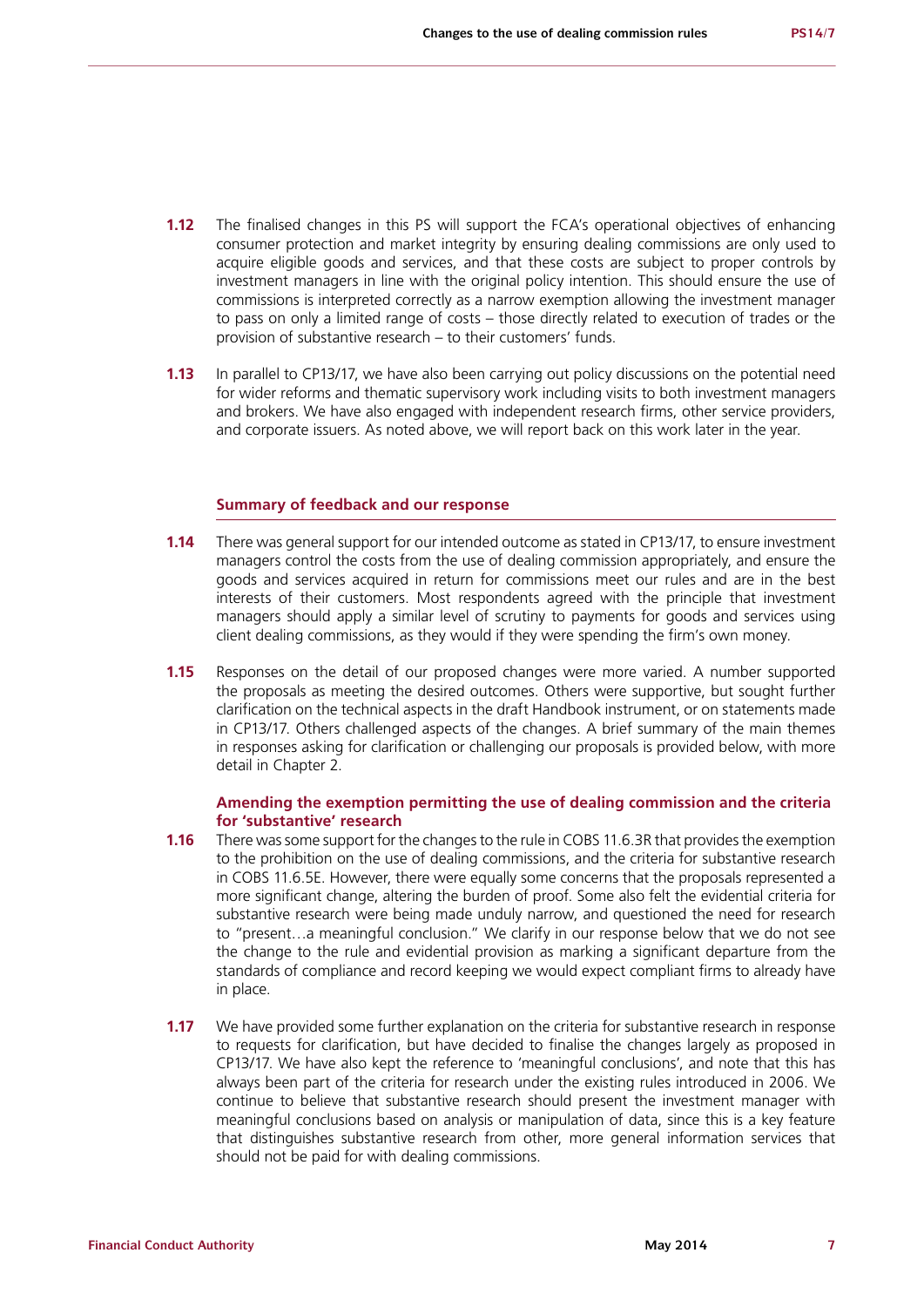# **Corporate Access**

- **1.18** Most respondents supported our approach on the use of dealing commissions to pay for Corporate Access, and agreed with our view that it is not substantive research. Some suggested that the definition proposed may be too widely drawn. Others accepted the definition, but requested further explanation as to how investment managers should treat a situation where Corporate Access is provided in a bundled form alongside an element of substantive research that can be paid for with dealing commissions.
- **1.19** In response, we set out our reasons for maintaining the proposed definition of Corporate Access. However, we have taken steps to explain our expectations where firms receive Corporate Access as part of a bundled service including the provision of substantive research. We have also improved and clarified the drafting of the final guidance on making mixed-use assessments, which is equally relevant to this situation.

# **Mixed-use assessments**

- **1.20** In addition to comments on the provision of Corporate Access alongside substantive research services, there were requests to make clear whether the FCA viewed mixed-use assessments as equally applicable to non-priced, bundled goods and services. Some respondents argued that the guidance proposed at COBS 11.6.8AG could be read to imply that we were only indicating such assessments needed to take place for priced bundled services. There were also a few comments raising concerns that mixed-use assessments are difficult to conduct and this may lead to divergent approaches in 'valuing' elements of a bundled good or service by market participants over time.
- **1.21** We have made minor changes to improve the guidance included under COBS 11.6.8AG in response to comments, and have added wording to make it explicit that mixed-use assessments are equally applicable to non-priced, bundled goods and services. We recognise such assessments will not always be straightforward and firms may apply different approaches. However, we do not want to mandate methodologies for firms. We do expect investment managers to show evidence of their processes and the basis of their judgements to demonstrate such assessments are done with the best interests of their customers in mind.
- **1.22** Over time, we would expect to see a convergence of market practices in this area, which trade associations may help encourage by seeking to develop or share best practices among their members in making mixed-use assessments.

### **Scope and cost benefit analysis**

- **1.23** Those responses that expressed the view that we had altered the evidential basis of the rule permitting the use of dealing commission tended to also challenge our CBA in CP13/17. They argued that the changes proposed would add new costs to firms, in contrast to our CBA, which determined that there would be no material additional costs to firms that already complied with our existing rules.
- **1.24** Having carefully considered these responses, we believe our original CBA assessment remains sound. Firms should already have in place sufficient systems and controls to be able to demonstrate to us that they are meeting the existing rules, including that services acquired with dealing commission meet the exemption and criteria for research. Our baseline includes relevant publications that have previously set out our expectations to firms. We maintain our view that the amendments proposed in CP13/17, and subject to the further clarifications in this PS and the final proposals, do not materially alter the costs or burden on firms that are already compliant with the current rules. We will continue to take a proportionate and risk-based approach to supervising and, where necessary, enforcing our rules.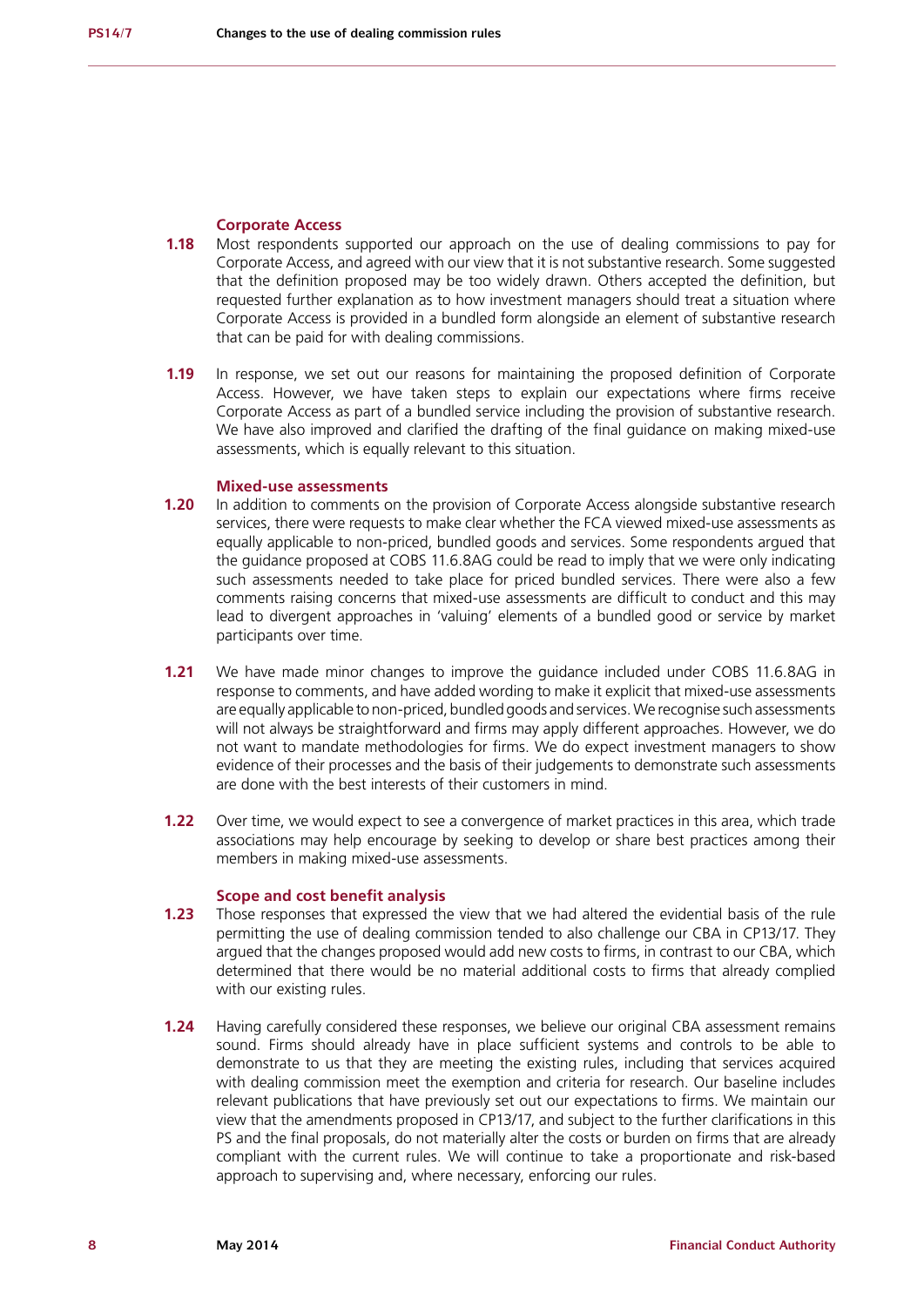**1.25** Others asked for clarity on the territorial effect of our rules. However, since the changes proposed to COBS 11.6 have not altered the existing application of COBS, and will in any case depend on the precise business models and structures of individual firms, we have not addressed this issue in this PS.

### **Next steps**

## **What do you need to do next?**

- **1.26** Investment managers should review the finalised changes to our Handbook set out in Appendix 1. These changes will take effect on **2 June 2014**.
- **1.27** We believe firms that are already complying with our rules will not need to make significant changes. However, firms may wish to reflect changes to the wording of our existing rules and new guidance in their internal policies and procedures.
- **1.28** If firms have any comments on this PS, they can write to us using the contact details on page 2.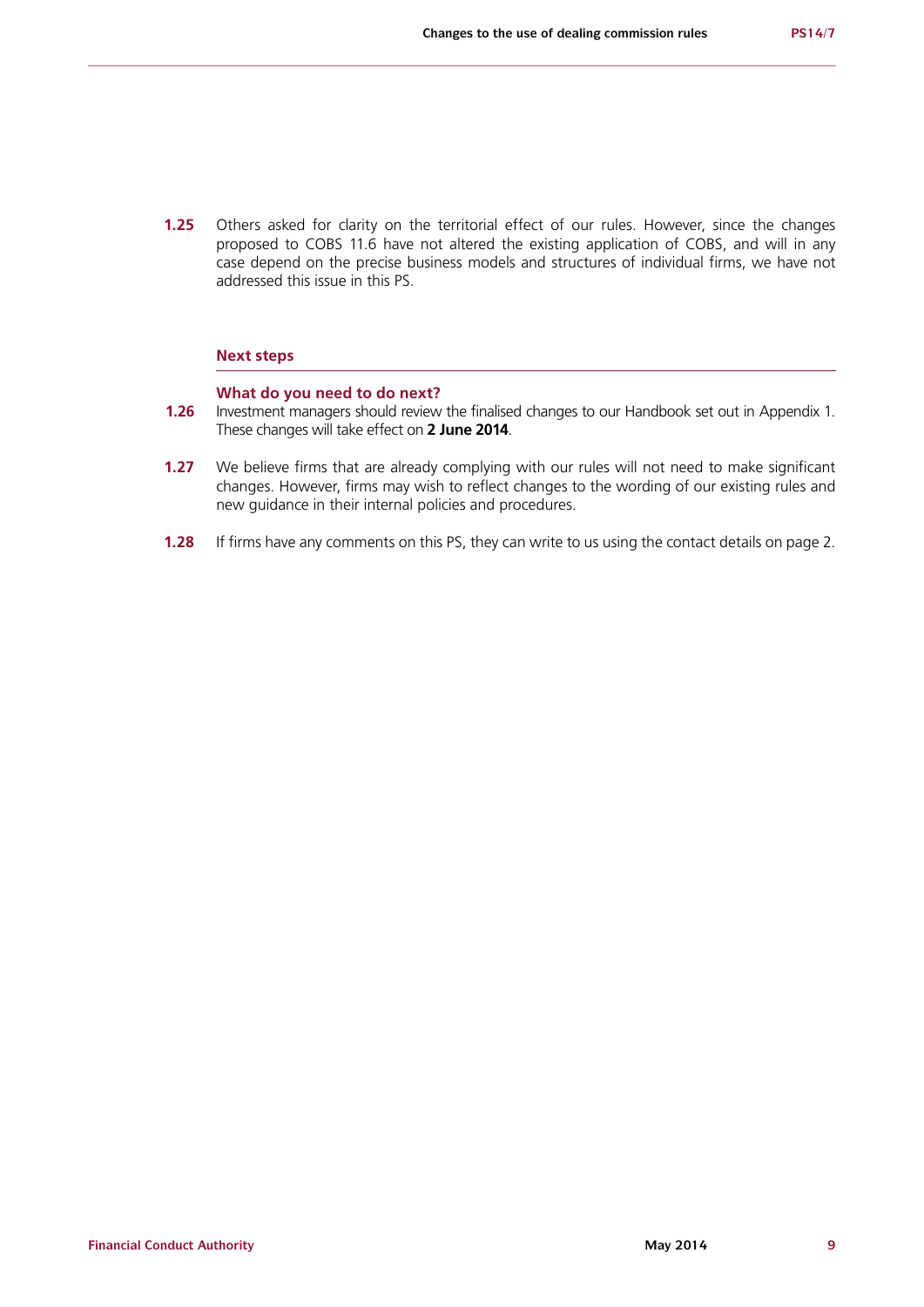# **2. Summarising feedback and our response**

- **2.1** We received 62 formal responses to CP13/17.<sup>3</sup> This chapter provides a detailed summary of the main points raised in the submissions received, and our responses to them following careful consideration. We also note any key changes or clarifications made to the final rules and guidance compared to the proposals in CP13/17. Responses have been grouped by theme, rather than corresponding to the three broad questions posed by CP13/17, as this reflects the way in which most comments were structured.
- **2.2** Most responses welcomed the FCA's examination of the issues in this area and welcomed our desire to provide more clarity and guidance. The vast majority also agreed with our desired outcome of ensuring investment managers, as trusted agents acting on behalf of their clients, seek to control costs passed to investors with the same degree of rigour as they pursue investment returns. There was acceptance of the principle that an investment manager should be expected to exercise a similar degree of oversight and scrutiny in using client dealing commission to acquire goods and services, as they would if they were spending the firm's own money. The remainder of this chapter examines the more detailed comments received on the proposed changes and their potential impact.

# **The exemption permitting the use of dealing commission and 'reasonable grounds'**

- 2.3 In the CP, we proposed changes to COBS 11.6, removing wording to the effect that an investment manager "should have reasonable grounds to be satisfied" that goods and services acquired with commissions constitute either the provision of research or are related to the execution of trades.<sup>4</sup> A number of responses viewed this change as recalibrating the regime to one of 'strict liability', removing the scope for an investment manager to exercise careful judgement.
- **2.4** As a consequence, some respondents believe the proposed changes would increase the level of due diligence and record keeping a firm would need to undertake to satisfy us that they are acting in compliance with the rules. A number feel this is inappropriate given that the question of what constitutes the provision of substantive research, in particular, will involve an element of judgement by an investment manager. For example, the extent to which research 'adds value' or has 'meaningful conclusions' may depend on the specific investment strategy a manager is pursuing on behalf of their clients.
- **2.5** There was also a view that a 'strict liability' reading of the rule would exacerbate issues where an investment manager may not have clarity from a broker or third party service provider of the full content of a good or service being provided to them. Some expressed concern that this may lead to an investment manager potentially breaching our rules despite taking reasonable steps to determine that the content of a good or service is substantive research at the point of accepting it from a broker or third party.

<sup>3</sup> See Annex 1 for a list of the names of non-confidential respondents.

<sup>4</sup> This included redrafting COBS 11.6.3R(2), COBS 11.6.4E and COBS 11.6.5E.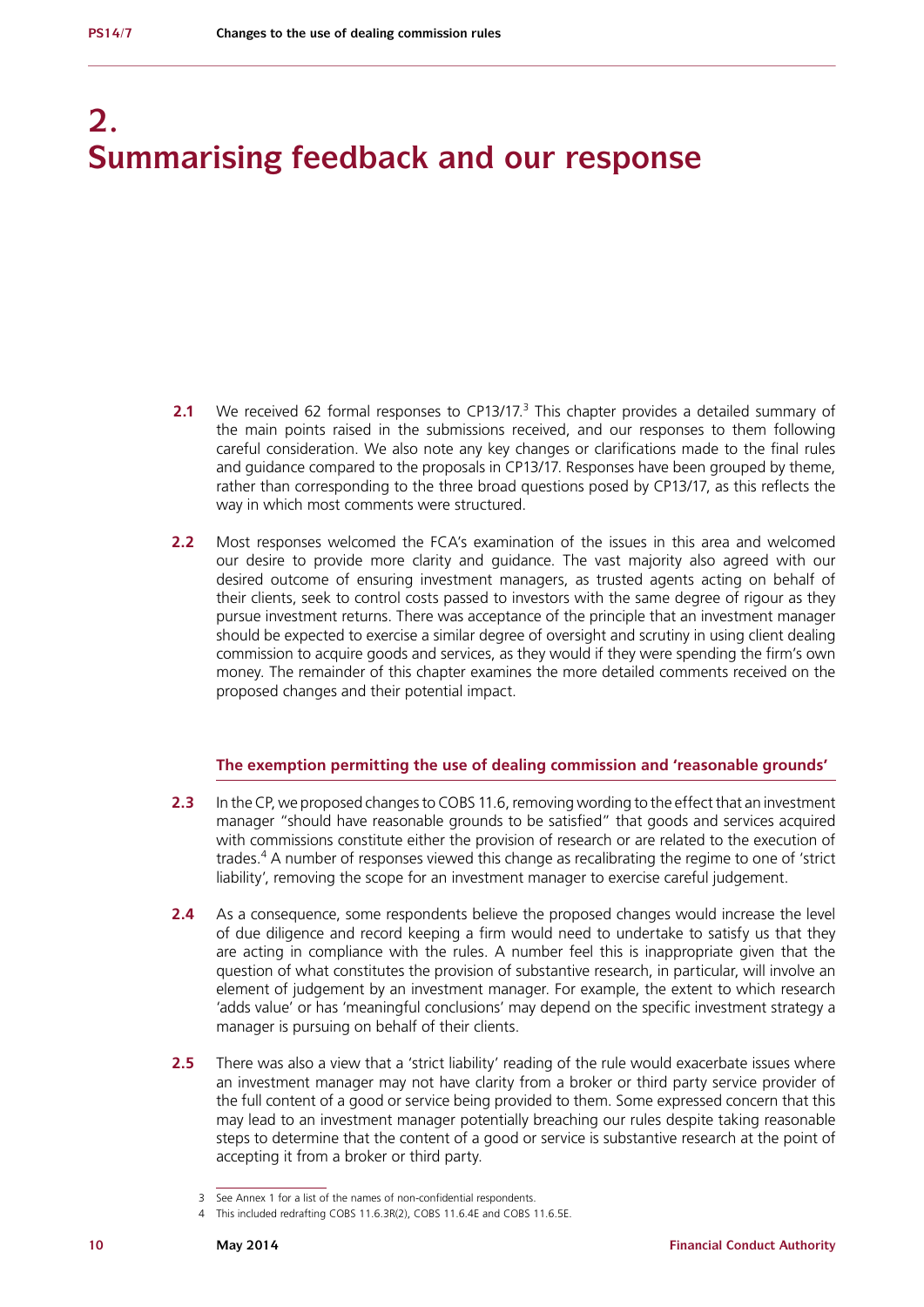# **Our response**

An investment manager must have reasonable grounds to be satisfied that a good or service paid for with dealing commissions will reasonably assist them with the service provided to their customers; receipt of the good or service must not impair their duty to act in their customer's best interests; and the good or service must either be directly relation to execution or amount to the provision of substantive research. In order to ensure these three limbs of the exemption are explicitly clear, we have deleted COBS 11.6.3R(2) and re-drafted it as COBS 11.6.3R(3). Firms that may not be compliant in their current practices should take steps to ensure they meet our rules from now on.

We have retained the requirement that an investment manager must have 'reasonable grounds to be satisfied' that a good or service received in return for dealing commissions 'will reasonably assist' them in providing its services to its customers, in response to comments received. This recognises the fact that substantive research may vary in its relevance to a manager's day-to-day investment or trading decisions (and may include decisions not to trade or invest), especially where a service is received over a period of time.

We do not believe the removal of 'reasonable grounds' in relation to both whether the investment manager's receipt of a good or service impairs compliance with the duty to act in the best interests of customers, and whether a good or service is either directly related to the execution of trades or amounts to the provision of substantive research, represents a significant change. We believe the assessment required to comply with both points is essentially an objective consideration. The first point is now more closely aligned to the requirement under COBS 2.3.1R(2)(a). Consideration of the second point will be based on the facts as assessed against the criteria in the evidential provisions. FCA supervision of this part of the rule would continue to focus on whether an investment manager's receipt of any good or service that did not meet the evidential criteria had been based on a reasonable assessment in the first instance.

We expect firms to have sufficient systems, controls and record keeping in place to enable the firm to meet and demonstrate compliance with our regulatory requirements. As we stated in the original consultation on these rules in 2005: "For all research services, investment managers should be able to justify, both to ourselves and to their clients, their decision to acquire a particular service with dealing commission and why it is a research service."<sup>5</sup> We also strongly emphasised this point in our conflicts of interest review in 2012, where we found that few firms could demonstrate to us how they met our rules in COBS 11.6. As a result, we have decided to made this explicit in final guidance at COBS 11.6.20G.

We have also retained the status of COBS 11.6.4E and COBS 11.6.5E as evidential provisions, while adding the presumption of contravention clause. This means it does not exclude the possibility that a good or service (or element of a good or service) may not meet a precise, strict reading of the criteria in COBS 11.6.5E(1), but could still amount to substantive research. However, we would not expect

<sup>5</sup> FSA Consultation Paper 05/5 on Bundled brokerage and soft commission (March 2005)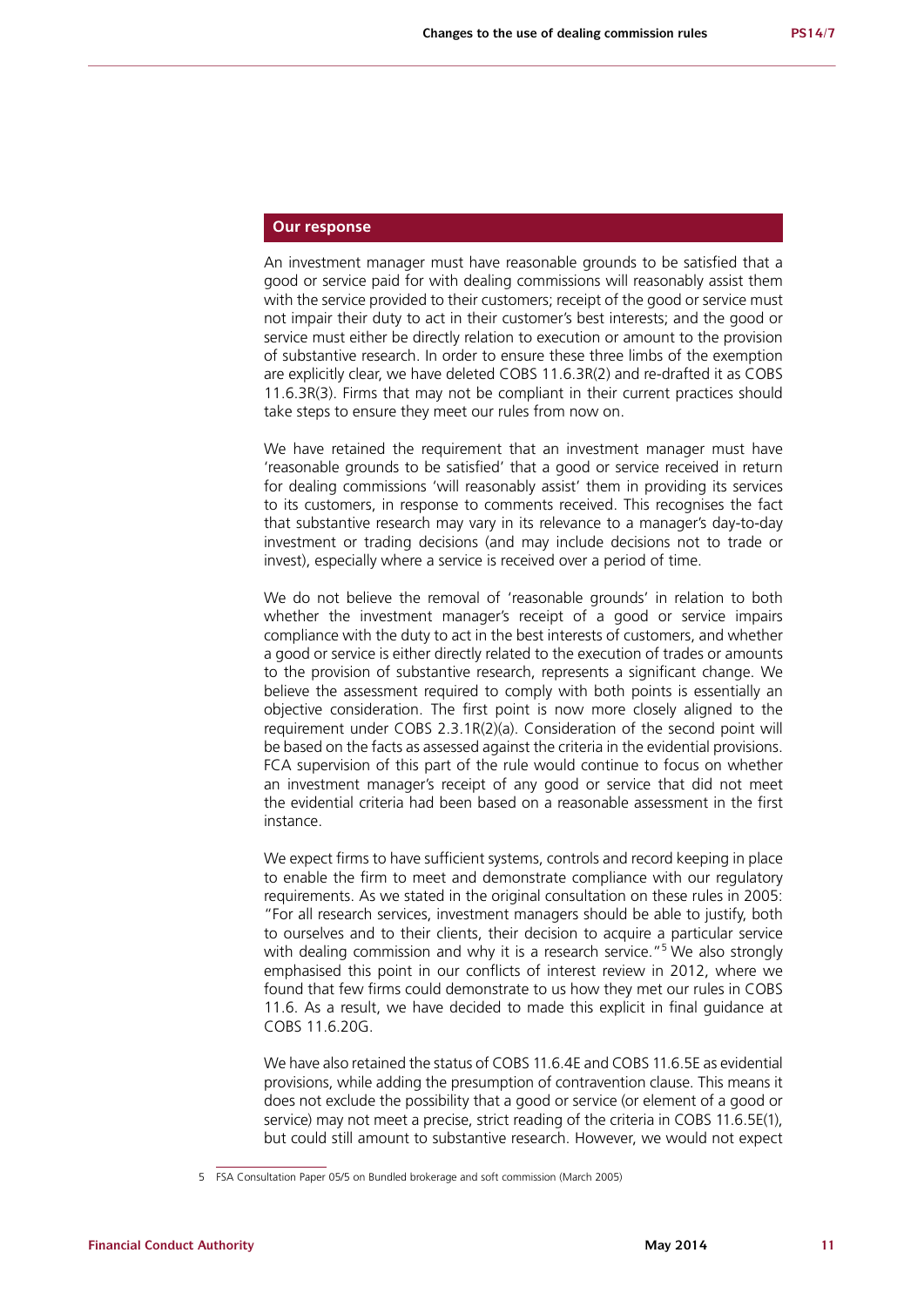this to occur frequently. The contravention clause is intended to ensure firms properly consider whether a good or service meets the cumulative criteria for substantive research or is directly related to the execution of trades.

# **The evidential criteria for substantive research**

- **2.6** A number of respondents supported the proposed changes to emphasise the 'substantive' nature of research and expressed the view that investment managers should only pass on charges for research that adds real value to their decision-making on behalf of clients. Such responses suggested the emphasis on substantive content would drive the market for research towards higher quality outputs, and reduce payments for lower value-added, poor quality research, reducing over-production  $-$  to the benefit of most market participants and their customers.
- **2.7** However, by contrast, there were also strong views that felt changes in particular to COBS 11.6.5E(1)(d) went beyond a clarification. Some believed the use of "present" in conjunction with "meaningful conclusions" implied only written research would be able to meet the criteria. Others took the opportunity to express concern that "meaningful conclusions" would create unnecessary attempts by market participants to add explicit 'concluding' remarks simply to meet the criteria. A minority also queried whether an investment manager had to agree with or follow the conclusion in their actual investment decision in order for it to be "meaningful" and meet the criteria.
- **2.8** Other responses felt the changes were broadly acceptable, but desired some further clarity from the FCA over specific items such as telephone calls, for example from a broker's research analyst or equity sales employees. It was argued that, by its nature, a telephone call may not always be as easily assessed against the criteria and may have less in-depth content compared to a written report. It was suggested that these could still be capable of qualifying as substantive research, especially when provided as part of a broader, ongoing research service.

# **Our response**

The reference to 'meaningful conclusions' under the criteria for research that can be acquired with dealing commission has been present since the rules were first introduced  $-$  it was not a new addition proposed in CP13/17. $^6$  We continue to believe a "meaningful conclusion" is an essential element of third party research that can be paid for with dealing commissions.

The change to COBS 11.6.5E(1)(d) is not intended to limit a conclusion to a 'buy' or 'sell' recommendation. A conclusion can include a summary and statement of opinion, or making a reasoned deduction or inference, provided that the research contains this in itself. However, in accordance with the spirit and intention of the rules, we would not expect an investment manager to accept as substantive research a good or service that only has a purely 'artificial' conclusion added by a broker or third party, which some respondents suggested may occur in response to our changes.

The criterion that research must have a meaningful conclusion is stated in past FSA publications, including CP05/5, in paragraphs 2.22-2.28 and PS04/23, in paragraphs 2.22-2.25.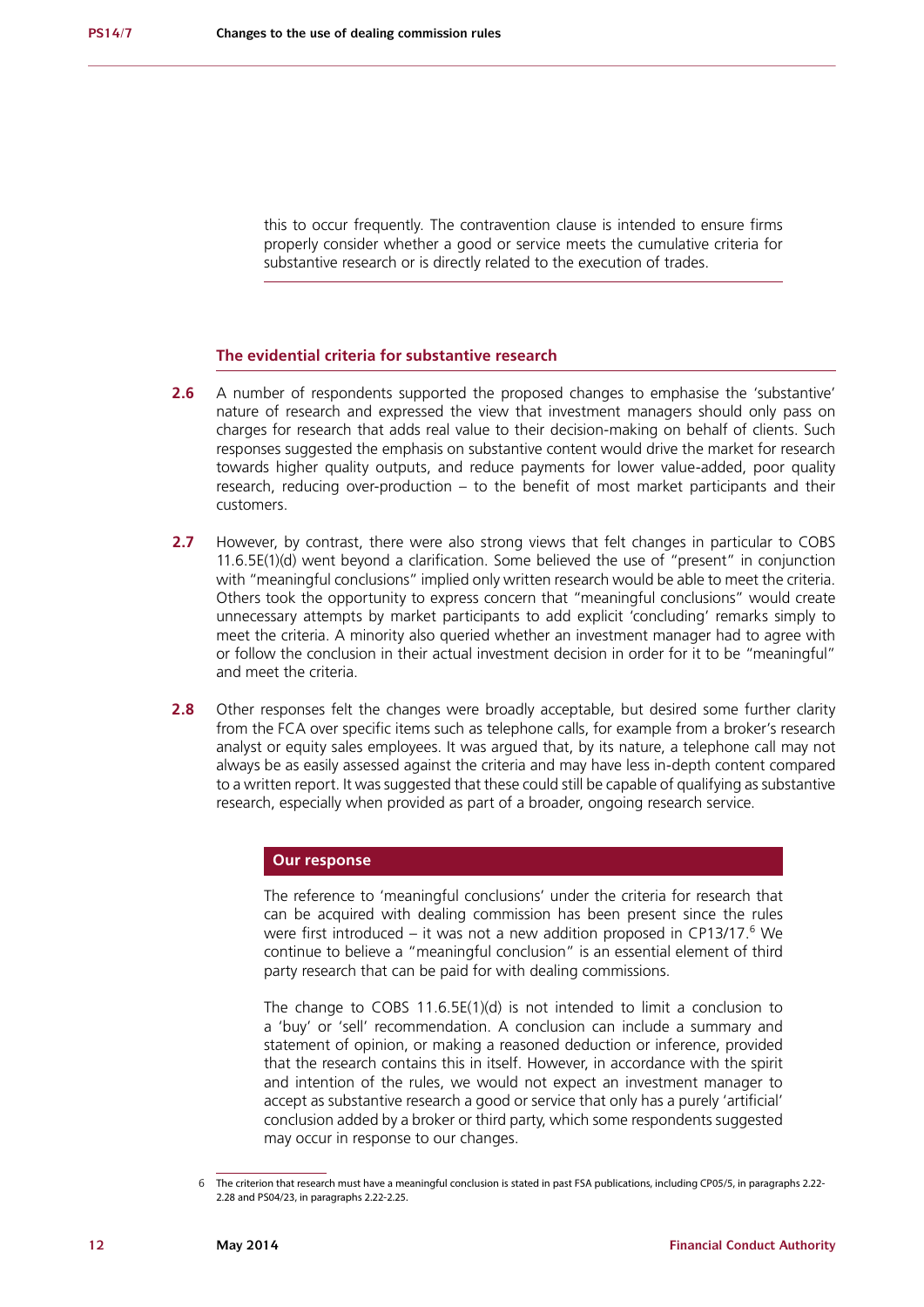The criteria for substantive research continue to be neutral in terms of the format in which it is provided.<sup>7</sup> The insertion of 'present' at COBS 11.6.5E(1)(d) does not exclude non-written formats, since it is common to verbally present a finding. Telephone conservations may present a 'conclusion' as easily as a written report. It is for the investment manager to make a judgement whether, for example, the content of a call from a broker can meet the criteria.

By contrast, the investment manager may assess certain communications from brokers or third parties as not having sufficient substantive content to meet the cumulative criteria for substantive research. In practice, there may be many instances of circulars or other communications received by an investment manager which they consider are not capable of adding value to their investment or trading decisions; do not present any new, original thought (but only refer to existing reports and market information); and / or consist of such general observations that it is not deemed to have intellectual rigour and present meaningful conclusions.

The phrase 'meaningful' does not infer that the investment manager has to agree with and follow the conclusions to render it substantive research. We fully accept that third party research may be valuable to an investment manager precisely because it reaches an opposite, contradictory conclusion to their own thinking. However, firms should also consider whether an item will reasonably assist them in providing its services to their customers, to ensure substantive research has some relevance – which is discussed in more detail below.

As we noted in CP13/17, the exemption allowing investment managers to acquire goods and services with dealing commission was designed to be relatively narrow and consistent with a firm's duty to act in the best interest of their customers. We expect the rules, evidential provisions and guidance to be read purposively in this respect.

**2.9** There were several responses that queried whether external research that meets the criteria in COBS 11.6.5E, but is used by an investment manager primarily to feed into their own further research, or at an initial filtering stage of potential investment ideas, is still acceptable to be acquired with dealing commissions. This concern was mainly caused by paragraph 2.14 of CP13/17, which some felt indicated that substantive research that did not immediately trigger an investment or trading decision by the investment manager, but instead contributed to their own further thought and internal research, may not be acceptable.

# **Our response**

The points raised in paragraph 2.14 in CP13/17 were not intended to rule out research that is used by the investment manager to feed into their own further research or assessment of investment and trading ideas. Our main intention was to clarify that a good or service that does not meet the criteria in COBS 11.6.5E, but may feed into an investment managers' own internal research, does not become research by virtue of its later application. For example, a data set that has not been manipulated to reach meaningful conclusions, or

<sup>7</sup> We would note that the criterion at COBS 11.6.5E(1)(b) clearly states "whatever form its output takes[…]."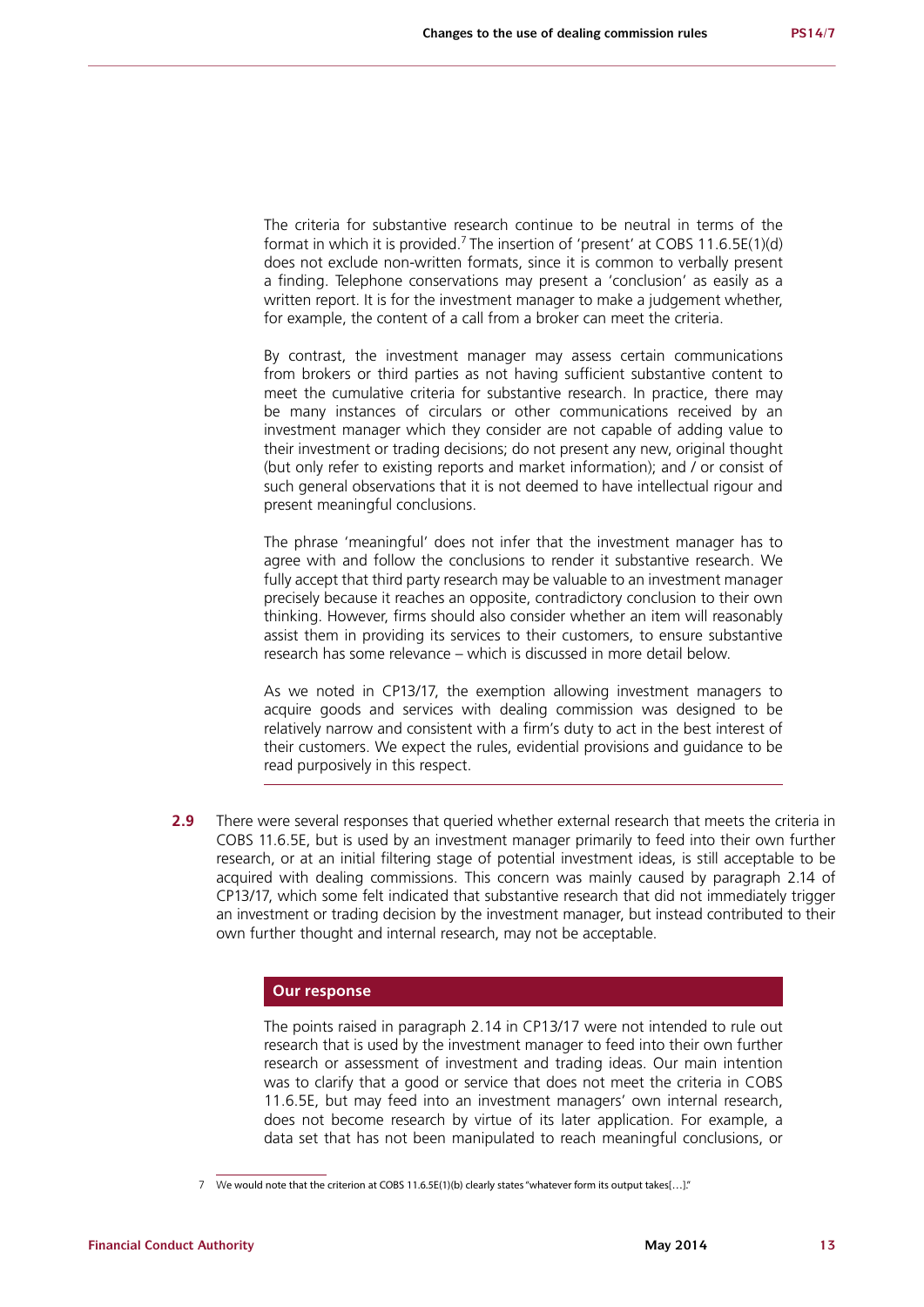items excluded under COBS 11.6.8G, do not *become* substantive research if the investment manager applies their own conclusion based on that data or information, where it did not otherwise contain one, or builds it into their own research.

Where the investment manager is satisfied that third party research meets the criteria for substantive research in 11.6.5E, including COBS 11.6.5E(1)(a) (which may be particularly relevant), it may be acceptable even if it is mainly used to inform further internal research. In this context, an investment manager must also consider whether research used to inform internal research will 'reasonably assist' them in providing the service to the customers to whom they are passing on the charges.

If an investment manager receives research that will never be used at all, even if it could meet the criteria for substantive research, this would not 'reasonably assist' the investment manager. Accepting such a good or service in return for dealing commissions in this case would also appear to be inconsistent with their duty to act in the best interests of their customers – therefore it should not be charged to them.

# **Corporate Access**

#### **Definition**

**2.10** Most responses supported the view that it should not be permissible to pay for Corporate Access through the use of dealing commissions. However, some respondents believe the definition of Corporate Access proposed was too wide, encompassing the arranging of any potential contact between an issuer or potential issuer and an investment manager.

# **Our response**

We welcome the support for our position that Corporate Access does not meet our criteria for research and therefore should not be acquired in return for dealing commission under our rules.

We believe the definition of Corporate Access remains appropriate for its application in COBS 11.6. The definition denotes the service of arranging or bringing about contact between an investment manager and an issuer or potential issuer. Alternative definitions proposed by some respondents did not appear to capture the various forms of meetings that may be intermediated, which are unlikely to constitute substantive research that could be paid for with dealing commissions. We comment on situations where Corporate Access may be combined with other services below.

# **Corporate Access as part of a bundled service**

**2.11** A number of responses mentioned a related point to the above, which was a request for guidance or clarification around the approach the FCA would expect an investment manager to take where contact with a corporate issuer was provided as part of a wider event or service (i.e.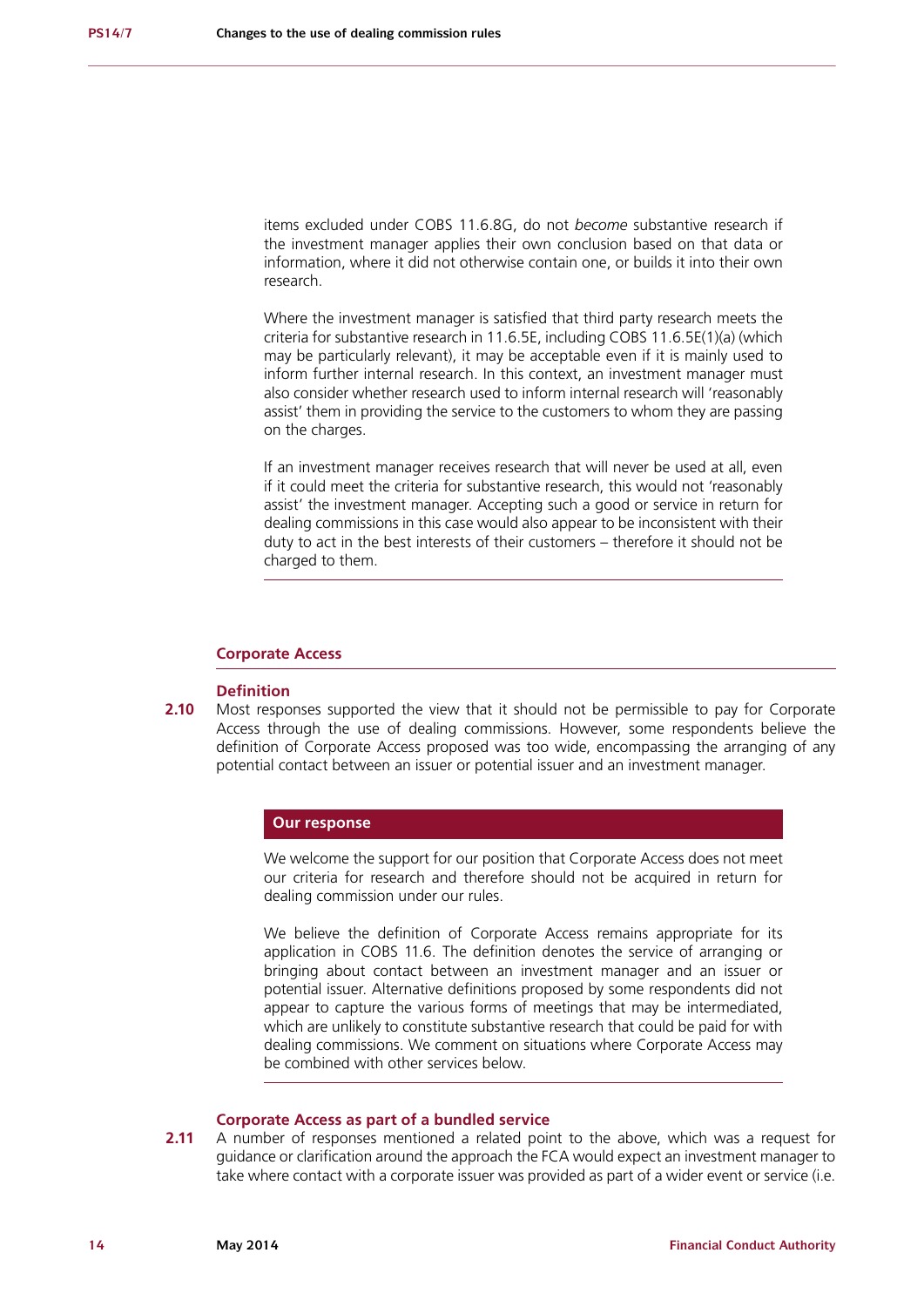under a 'bundled' arrangement). Examples included investor industry conferences or investor field trips (such as a visit to a business site of an issuer or potential issuer) arranged by a broker or third party.

# **Our response**

We recognise that Corporate Access is used by market participants to denote a wide variety of services. In the CP, we did acknowledge situations where Corporate Access may be provided alongside a substantive research element, stating that, in such instances, "only that limited research element (which should be ascribed a reasonable, fair value by the manager) should be paid for out of dealing commissions, not the entirety of the arranging service."<sup>8</sup> We recognise that, in the initial guidance proposed on mixed-use assessments (at COBS 11.6.8AG), we could have been clearer on the application to an unpriced bundled good or service with both substantive research and non-research components, not just priced bundled services. We have therefore amended and expanded our guidance at COBS 11.6.8AG in the final instrument (see Appendix 1).

We are aware that an investment manager may commonly attend investor conferences arranged by a broker, which involve both a number of sessions with corporate issuers (which would constitute Corporate Access), but also, as assessed by the investment manager, the presentation of some substantive research by a broker's analyst or an industry expert. Likewise, during an investor field trip, the investment manager may receive a report or verbal briefing from the arranging broker or third party that constitutes substantive research. In each case, the investment manager should take steps to identify and disaggregate the discrete element of substantive research within this bundled service, from any non-eligible elements such as Corporate Access, and make a fair assessment of the charge it should pass on to their customers through dealing commissions for the acceptable part.

The final guidance at COBS 11.6.8AG(1)(b) and COBS 11.6.8AG(2)(b) will also be relevant to goods or services bundled with Corporate Access. For example, an investment manager could consider performing a fact-based analysis of the substantive research element where it is provided in an unpriced bundled service with Corporate Access. They could also consider what the firm would be willing, in good faith, to pay for the non-eligible Corporate Access element. This should help the investment manager to determine a fair charge to pass to their customers through dealing commission for the substantive research in this bundled context, which does not cross-subsidise the non-eligible element. Receiving substantive research shortly before or after Corporate Access, such as meeting an issuer or visiting their business site, should not affect the investment manager's fair assessment of the charge for the substantive research they may subsequently pass on to their customers.

An investment manager can still choose to pay for other, non-eligible elements of a conference or field trip, such as Corporate Access, other than through dealing commission. This will be a commercial decision for the firm. For example, to facilitate Corporate Access outside the UK, a broker may draw on

<sup>8</sup> CP13/17, paragraph 2.28.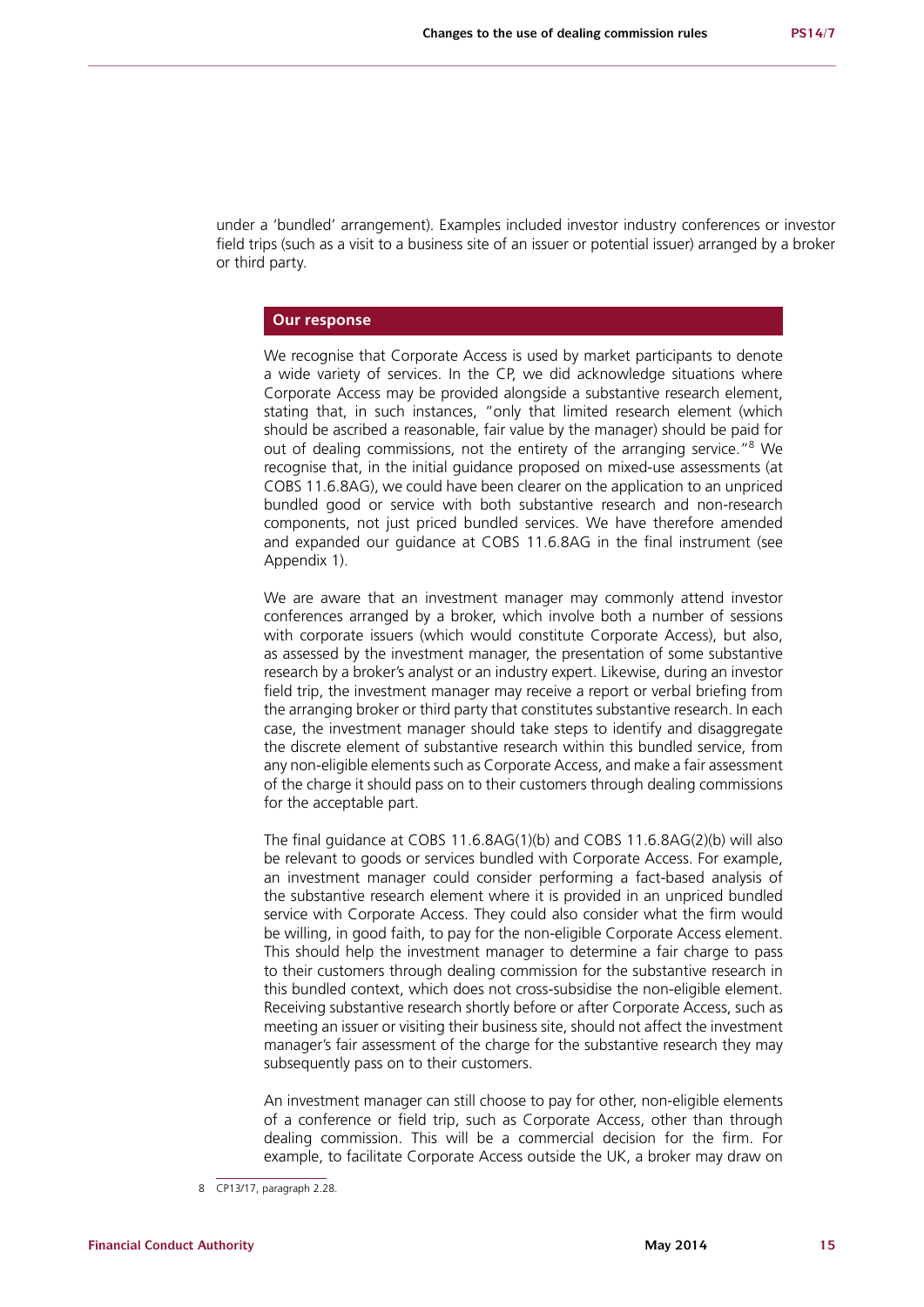the knowledge of their analysts to arrange a meeting. Since this is part of the Corporate Access service, the investment manager should not pay for this with dealing commissions. However, if the broker and investment manager agree that a form of arrangement or introducer fee is appropriate to compensate the broker, an investment manager may decide to pay this fee from their own resources.

# **Corporate Access as a non-monetary benefit**

- **2.12** A final query raised by several responses on Corporate Access concerned the treatment of attendance at an issuer roadshow or a meeting with an issuer, where an investment manager genuinely views the meeting as free, but it has been notionally 'arranged' by a broker. The scenario generally described was one where:
	- an investment manager already has a shareholding in a corporate issuer or is known to the issuer as a potential investor (for example, due to the investment manager's size or particular research focus on the company)
	- the issuer would ordinarily be willing to meet with the manager directly (and may previously have done so), and
	- when that corporate issuer happens to be on a roadshow organised by a broker, the investment manager, for convenience, meets the issuer at that roadshow event
- **2.13** Respondents outlining this situation argued that the effect of the above is that COBS 11.6.3R(1) (c), which stipulates that the prohibition on the ability to receive goods and services is only relevant where they are *offered in return for dealing commissions*, would not be activated if they demonstrate the Corporate Access is not provided in return for any dealing commission paid to the broker.
- **2.14** Those responses questioned whether it may be acceptable for the investment manager to both inform the broker they will not pay for this type of access in any form, and where they nevertheless meet a corporate issuer in this context, to consider the receipt of this service under the general inducements rules in COBS 2.3. As a third party, non-monetary benefit under COBS 2.3, the investment manager would need to satisfy themselves that the benefit does not impair their compliance to act in the best interests of their clients; disclose it clearly to the client; and, ensure the benefit enhances the quality of the service to their clients.

# **Our response**

We acknowledge that the scenario set out above may be a situation encountered by some investment managers. Indeed, following the thematic supervisory report and Dear CEO letter in November 2012, some responses to our letter have involved investment managers formally communicating to a broker that they do not and have not paid dealing commissions to them in return for receiving Corporate Access.

In such situations, we would expect investment managers at all times to consider and comply with the relevant requirements in COBS 11.6, COBS 2.3 and SYSC 10, and be able to demonstrate to us that they have acted consistently with our rules.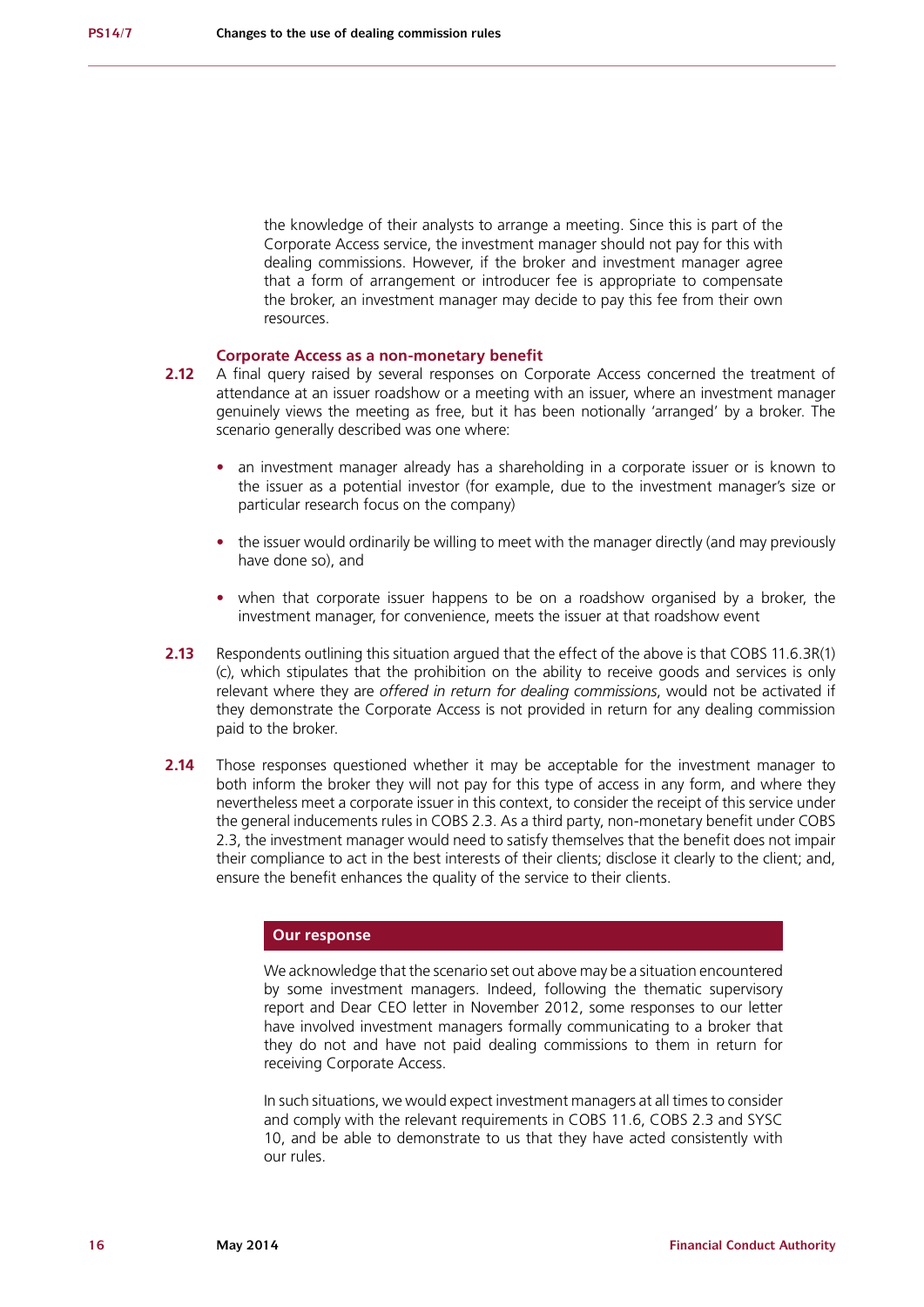If the investment manager does pay dealing commission to a broker in return for execution and substantive research goods and services, and the manager also attends Corporate Access meetings for 'free' facilitated by that same broker, the investment manager may want to consider ways to mitigate and manage any risk that they are subsidising Corporate Access that benefits the firm, with dealing commissions charged to the client. An investment manager's systems and controls over their dealing commission arrangements will be important in ensuring that they can demonstrate amounts paid to a broker are justified purely in relation to acquiring execution and substantive research goods and services permissible under COBS 11.6.

We have also examined the provision of Corporate Access by brokers and third parties in more detail as part of our thematic supervisory work looking at the wider use of dealing commission regime, including considering any potential conflicts of interest concerns in this area. We have also engaged with corporate issuers. We will comment on this when we report our wider review findings.

#### **Investor stewardship**

**2.15** A small number of recipients queried the FCA's reference to investor stewardship alongside Corporate Access. They felt that linking the two terms may imply that the FCA believed wider investor stewardship activities, which may include research that focuses on the corporate governance and long-term strategy of an issuer, do not have the potential to amount to substantive research that can be paid for with dealing commissions.

# **Our response**

We wish to be clear that research focused on investor stewardship issues, such as the quality of corporate governance within a corporate issuer or looking at an issuer's strategic objectives and the sustainability of its business model, could be capable of meeting the criteria under COBS 11.6.5E. It remains for the investment manager to determine whether a given good or service meets the criteria for substantive research in each case.

## **Guidance on mixed-use assessments**

**2.16** A common theme in responses on mixed-use assessments related to instances where Corporate Access is provided alongside substantive research as a bundled service, as discussed above. Others also questioned why our proposals for new guidance on mixed-use assessments at COBS 11.6.8AG appeared to focus on disaggregating a *priced* bundled service, but did not seem to address bundled, *unpriced* goods or services. These responses argued that a mixeduse assessment was equally – if not more – important for a bundled, unpriced good or service that contains both substantive research and non-research elements.

### **Our response**

We have added an additional paragraph to the final guidance at COBS 11.6.8AG to explicitly address this point (see Appendix 1).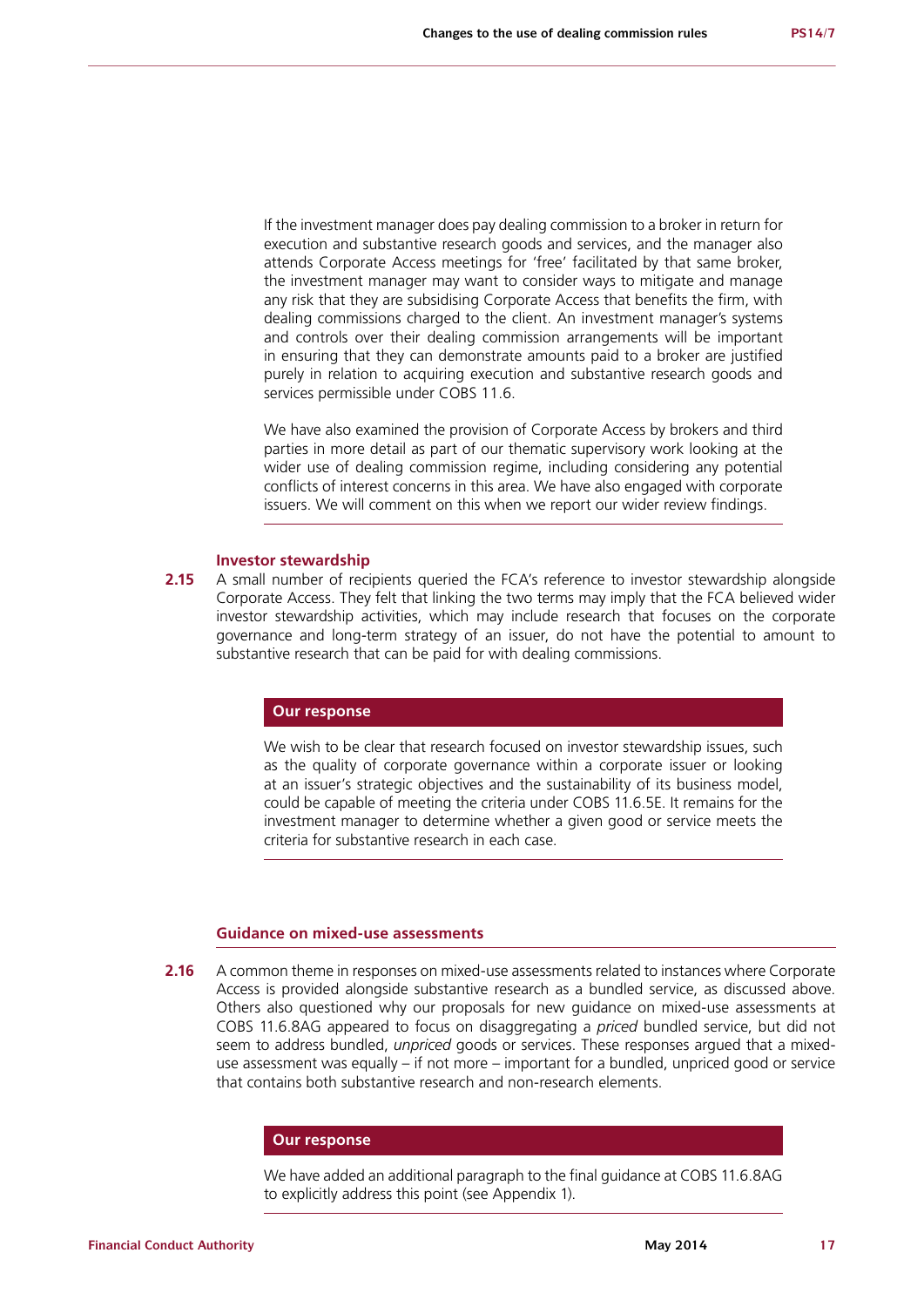**2.17** There were also several comments indicating that the drafting of COBS 11.6.8AG(2) was slightly unclear. Respondents argued that the guidance implied that having disaggregated eligible from ineligible elements, and valued and charged eligible items through dealing commissions, the remaining ineligible items could not be paid for by other means. Respondents assumed this was probably not our intention.

# **Our response**

We have amended the final guidance at COBS 11.6.8AG(2) to clarify the provision in response to this point. As respondents suggested, it was not our intention to imply that, once a bundled good or service has been disaggregated, that any non-eligible elements cannot be paid for at all. Instead, it was intended to make clear that only the disaggregated, eligible elements of a good or service can be paid for with dealing commission, while any remaining non-eligible parts can and should be paid for by other means, such as from the firm's own resources.

**2.18** Other comments stated that without a common methodology, firms would take quite different approaches to both mixed-use assessments and the valuation of unpriced goods or services – even when valuing the same good or service. Some called for the FCA to set out a preferred 'methodology' for mixed-use assessments. The same responses on this point also suggested that investment managers needed greater cooperation and information sharing from sell-side brokers, or other third party service providers, in order to allow them to make effective mixeduse assessments.

### **Our response**

We have sought to address comments around the difficultly of valuation where a distinct price is not provided by adding further guidance at COBS 11.8.6AG(1). We indicate that investment managers should seek to make a fair assessment of the charge to be passed to their customers in these cases. To help make this assessment, we have suggested firms could consider making a fact-based analysis, using reasonable proxies such as comparable, priced goods or services available elsewhere in the market, or making an estimate of what their own costs would be in providing a similar good or service internally. We are aware some investment managers already take such an approach.

We also provide further guidance on alternative approaches a firm may wish to take when making mixed-use assessments at COBS 11.6.8AG(2). We suggest that where an investment manager is assessing a mixed-use good or service, they may also consider what they would be willing, in good faith, to pay for the non-eligible items, to ensure they do not subsidise the costs of these items for the firm by over-valuing an element that can be paid for by the client through commissions. Where alternative fair assessments can be justified in terms of the charge for the element of a bundled good or service that meets COBS 11.6.3R(3) and could be passed on to customers, the investment manager should consider which approach would be in the best interests of their customers.<sup>9</sup> We would

<sup>9</sup> For example, firms should seek to mitigate the conflict of interest risk in any methodology they use, to ensure it does not apply a excessive high value to the elements of a good or service that meet COBS 11.6.3R(2) and can be passed onto the customer, which could be seen to subsidise the remainder of a bundled good or service that benefits the firm in their day-to-day activities and operations.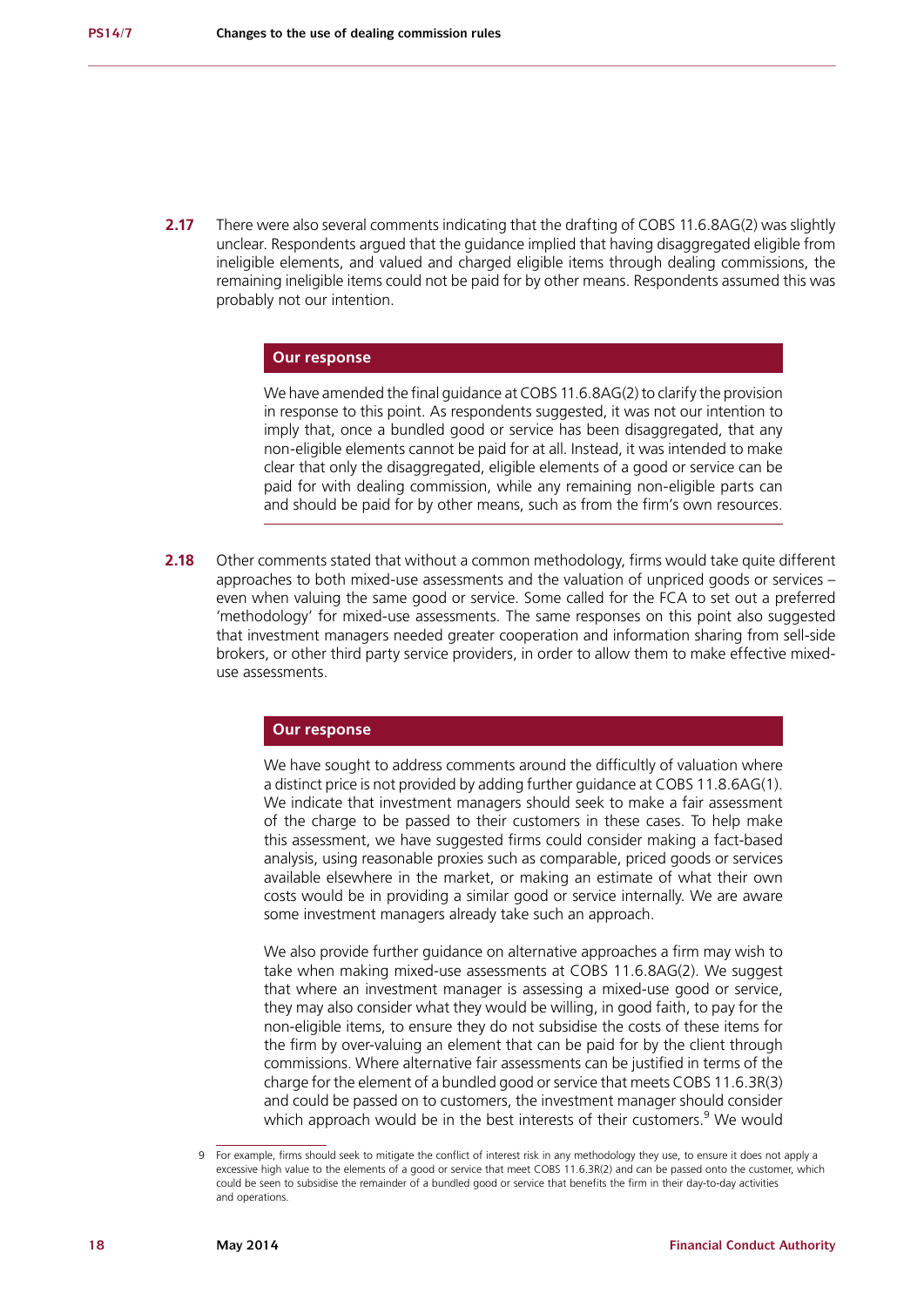also remind firms of the expectations we set out in the 2008 thematic review of these rules on making mixed-use assessments, especially relating to market data services, which remain relevant.<sup>10</sup>

Otherwise, in terms of methodologies, we believe this should remain a matter for firms to decide, based on their own business arrangements and, for example, their approach to the use and consumption of third party research. Provided firms can evidence to us that they have a clear, rational process that puts a strong emphasis on ensuring their customers' best interests are central in their assessment of both the eligibility and amount that should be paid from dealing commissions, versus the firms' own resources or by other means, this should be acceptable.

Where an investment manager feels they need information from the broker or third party provider to assist them in a valuation process, we would expect a reasonable level of transparency to be present as part of any commercial arrangement. This could include the nature of a good or service provided, and the extent to which it has been used. However, it remains for the investment manager to ensure they meet the requirements in COBS 11.6 and can adequately demonstrate this to us.

# **Other comments**

### **Territorial scope and interaction with other regulatory regimes**

**2.19** Several responses queried how COBS 11.6 should be applied in cross-border business. Examples included where the investment manager delegates the management activity, or executes orders, in another jurisdiction. Some also identified the challenge of differences between the UK and US approaches, especially where client orders may be aggregated to achieve better execution.<sup>11</sup> In this case, dealing commissions on a US trade, for example, could be used to pay for items which are allowed under the US Securities and Exchange Commission (SEC) guidance but would not meet the evidential provisions in COBS 11.6.<sup>12</sup>

#### **Our response**

The changes proposed in CP13/17 do not affect the existing territorial application of COBS. Firms with global activities must already consider the application of our rules to their business activities. Specifically, with regard to COBS 11.6 on the use of dealing commissions, there have been variations in our approach compared to other jurisdictions (such as the US) since we first implemented our rules in January 2006. We would be concerned if firms operating in the UK have not recognised this in their existing operations. Similarly, if an investment

<sup>10</sup> FSA Report, *Use of dealing commission – results of a thematic review* (January 2008), particularly paragraphs 3.20-3.28. Source: [www.fsa.gov.uk/pubs/other/Dealing\\_Commission.pdf](http://www.fsa.gov.uk/pubs/other/Dealing_Commission.pdf)

<sup>11</sup> The US SEC issued an 'Interpretive Release' in July 2006, interpreting a statutory safe-harbour relating to the use of dealing (or 'soft') commissions to acquire additional goods and services from brokers under Section 28(e) of the US Securities and Exchange Act 1934.

<sup>12</sup> Some key differences include that fact we do not believe items such as post-trade analytics or Corporate Access can constitute execution or research under our use of dealing commission rules, whereas the SEC guidance allows these items in their broader approach.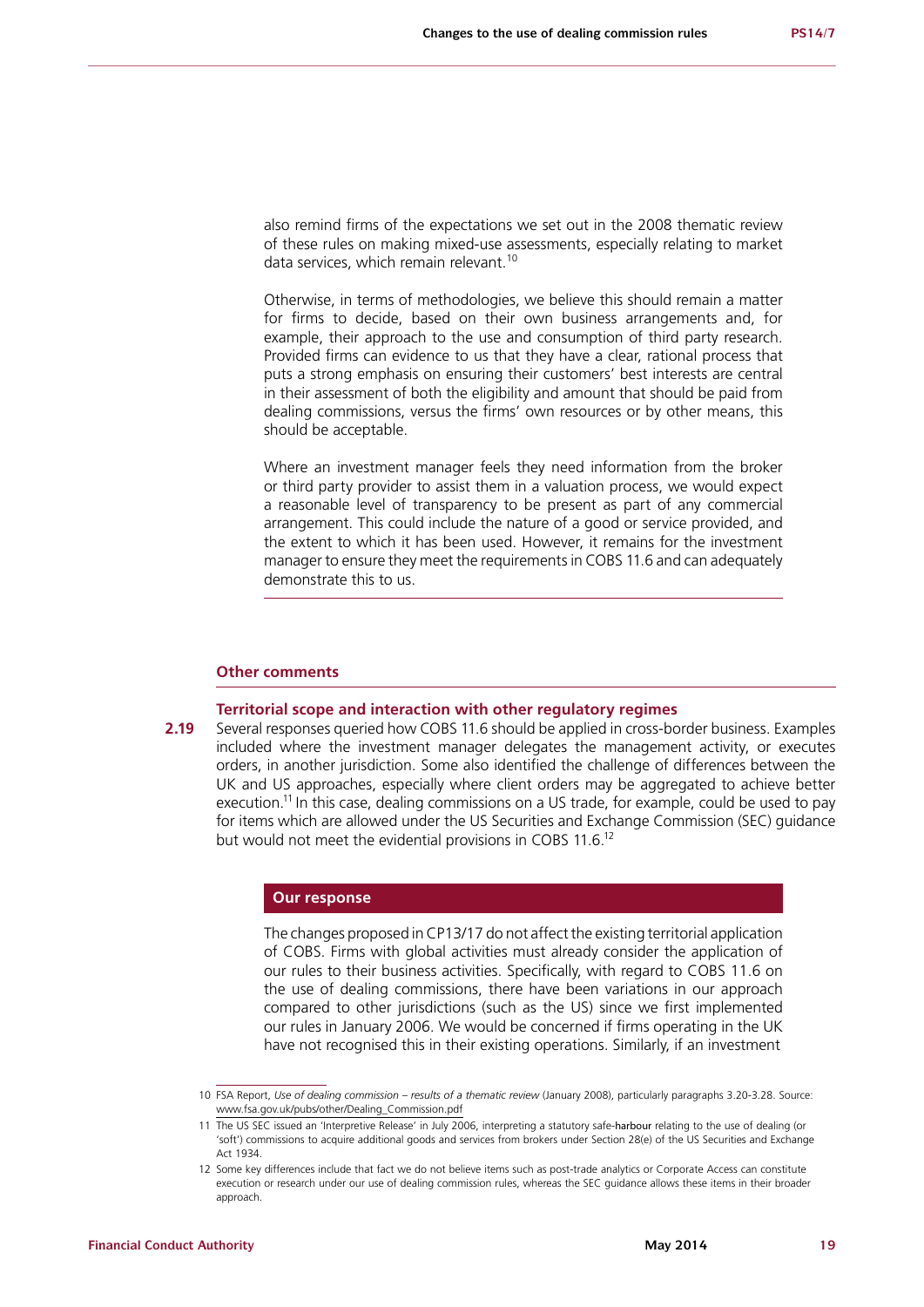manager had previously made a different judgement on paying for Corporate Access than the position we set out in November 2012, we would expect firms to have implemented changes by this stage.

In the UK, the ability to use dealing commissions to acquire research is not intended to cover all non-execution related inputs into the investment manager's decision-making process, but only additional third party research that can met our cumulative evidential criteria. This seeks to minimise the conflicts of interest for investment managers, by reducing the possibility that they can subsidise significant, core costs of business through dealing commission charges passed on to their customers' funds.

However, as set out in our Supervision manual, we will continue to have regard for the context in which a firm operates where it undertakes business internationally.<sup>13</sup>

# **Developing a taxonomy of goods and services**

**2.20** Several responses indicated that it may be useful for industry trade associations, or the FCA, to develop a common taxonomy of the types of goods and services generally provided by brokers or third parties to investment managers, indicating whether these are likely to constitute the provision of substantive research.

### **Our response**

We are not minded to produce a detailed taxonomy of goods and services nor suggest that particular groups of products are acceptable or otherwise under the use of dealing commission rules, beyond the indication of non-permitted items as currently set out at COBS 11.6.6G-11.6.8G. We believe a more detailed taxonomy or list may lead to a 'box ticking' approach by investment managers, which would undermine our desire for improved controls and oversight in assessing both the nature of a good or service received, and, if it is eligible, whether the costs passed to their customers in relation to it are justified.

It would also equally risk brokers or other third parties seeking to 'label' a good or service – perhaps superficially – as constituting a certain type of good or service to enable or encourage an investment manager to acquire it using client dealing commissions. Clearly, we would be concerned at any attempts to unduly influence investment managers in making a proper assessment of whether a good or service meets the exemption in the use of dealing commission rules.

If firms or trade associations, such as the Investment Management Association (IMA) and the Association for Financial Markets in Europe (AFME), wish to develop a common taxonomy of goods and services to aid their members, we would be open to engaging with such an initiative. However, any output should be consistent with the spirit of our rules, and consider the issues noted above.

<sup>13</sup> SUP 1A.2.2G. There are also provisions in COBS, PERG and SYSC which consider territorial application and issues such as formal delegation by a firm of their activities.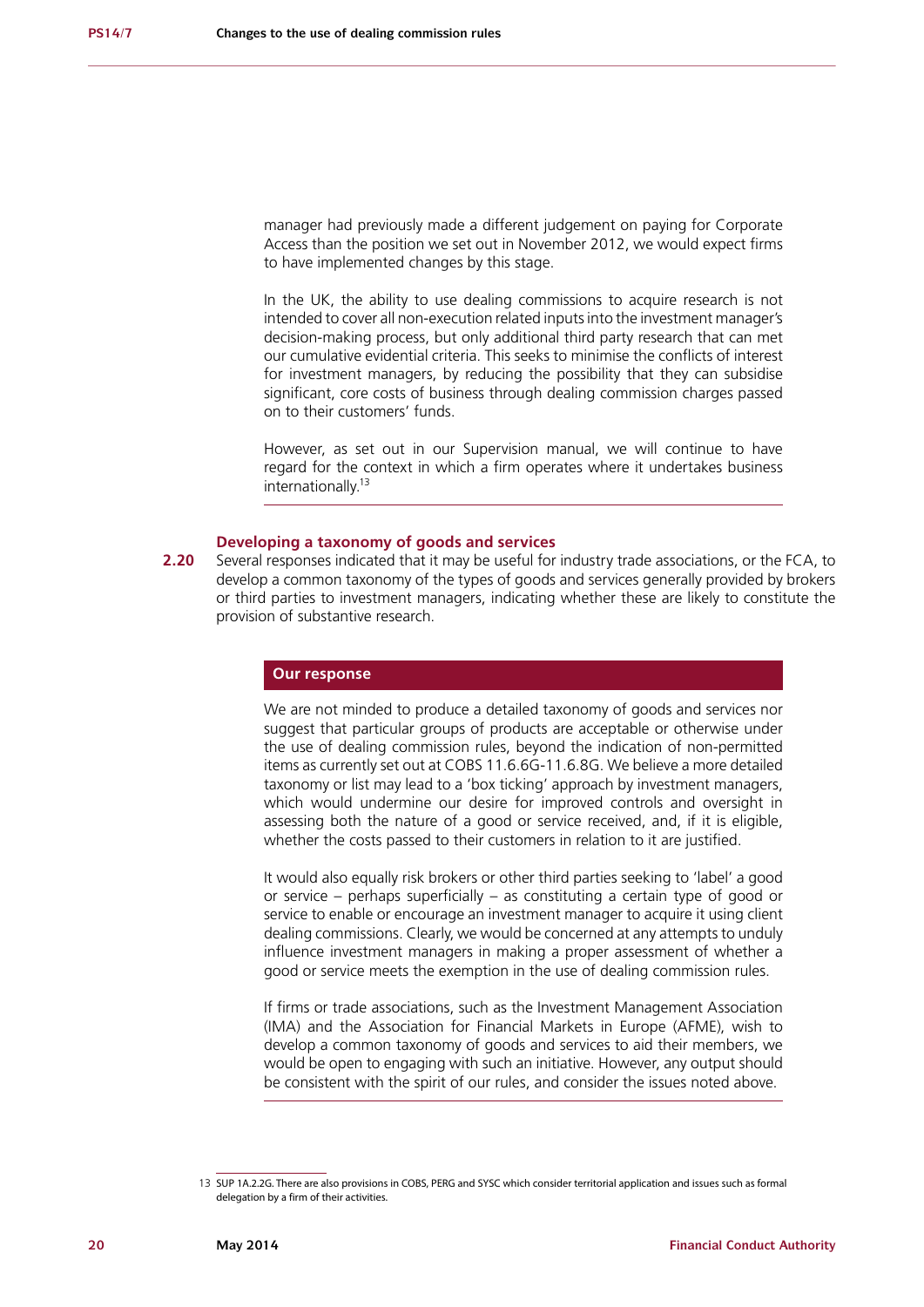### **Annual attestations**

**2.21** Several responses proposed the idea of a regular, annual attestation from the CEOs of investment managers to the FCA similar to the Dear CEO letter on conflicts of interest in November 2012. Those suggesting this approach argued it would ensure investment managers remained focused on this area going forward, and would give the FCA clearer supervisory oversight of firm arrangements.

### **Our response**

We do not propose to explore this option in the final rule changes at this time. Typically, the FCA uses Dear CEO letters and attestations to raise areas of specific concern to firms and seek assurances they have reviewed their business operations, often as a result of our thematic supervisory work. We would need to carefully consider the possible impact and effectiveness of using an attestation as a standard requirement in this specific area. For example, one consideration would be whether it may create an unnecessary burden for investment firms.

As mentioned above, an investment manager should already have adequate systems and controls, including record keeping, to be able to demonstrate to us that they are acting in compliance with our rules. To ensure this requirement is not overlooked, we have added guidance to this effect at COBS 11.6.20G.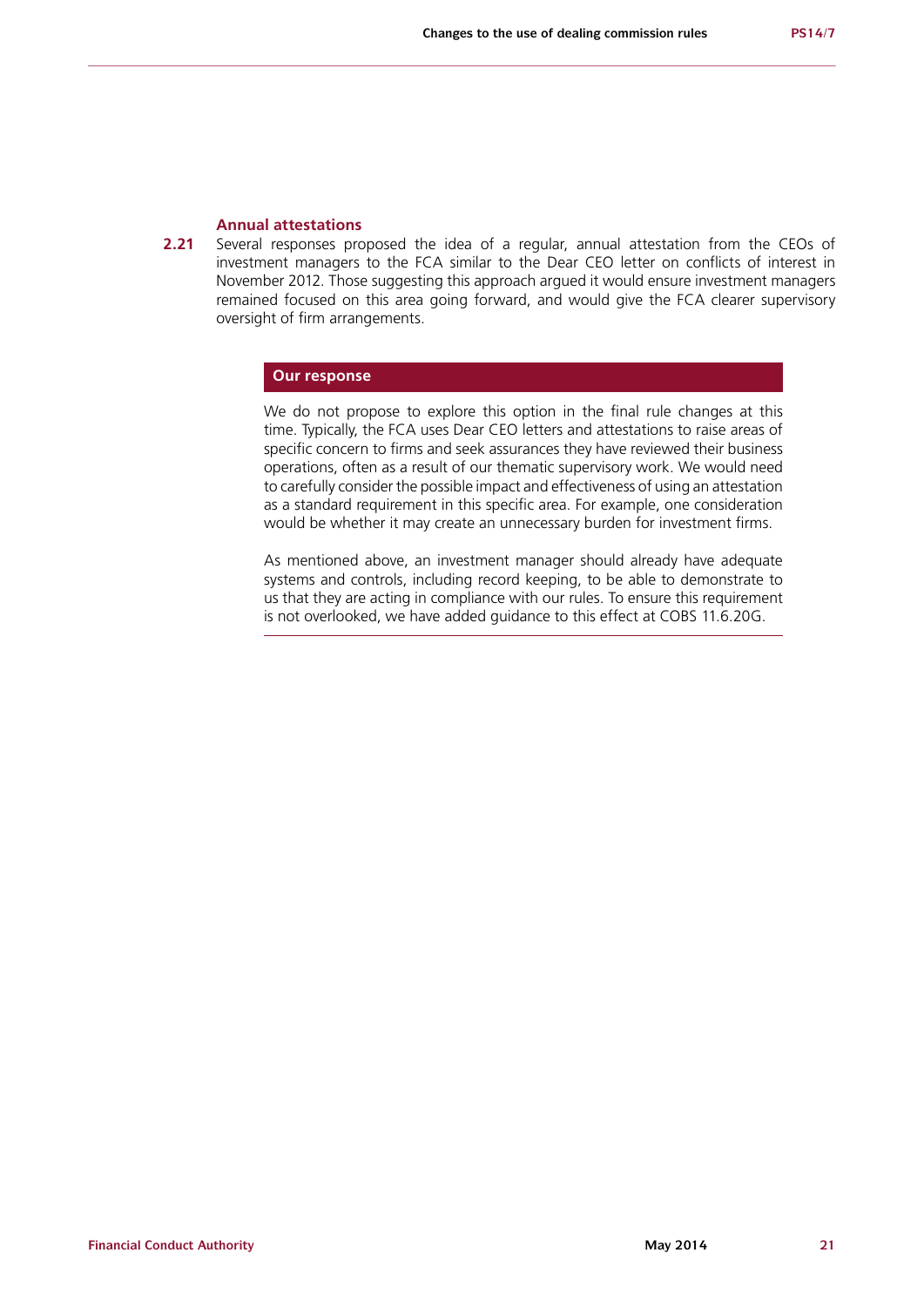# **3. Concluding remarks**

**3.1** This chapter summarises our expectations of firms and the implementation timing of the rule changes. We also summarise next steps, given our wider work and discussions on the use of dealing commission regime.

# **Implementation and our expectations of firms**

- **3.2** The final rules are published alongside this Policy Statement (see Appendix 1). The amended rules and new guidance provisions will take effect from **2 June 2014**.
- **3.3** We believe firms that are already compliant with our existing rules and have sufficient systems and controls to demonstrate compliance should not need to make material systems changes under the amended provisions. We will also continue to take a proportionate, risk-based approach to our supervision of firms and, where we find breaches of our rules, we would similarly consider any enforcement action on a proportionate basis.
- **3.4** These clarifications and changes should ensure firms apply a similar level of controls, oversight and accountability in spending client dealing commissions and assessing value of goods and services obtained with this money, as they would if they were spending the firm's own money. While we know many firms do seek to place their customers' best interests at the heart of their businesses, they must ensure this is followed through in practice in areas such as the use of dealing commission to maintain the level of trust UK investors place in them to look after and grow their assets.
- **3.5** We believe the UK can maintain and enhance its global attractiveness as a thriving centre for asset management by demonstrating an unrelenting focus on managing costs and improving transparency, while still achieving strong performance.

#### **Next steps**

- **3.6** Following the FCA Asset Management Conference in October 2013, we have been engaging widely with stakeholders in an open debate to consider whether the use of dealing commission regime is fit for purpose in the longer term. This has included a series of roundtables and bilateral meetings held at the FCA, which allowed us to engage with over 130 firms and trade bodies. We also invited wider comments on this debate in CP13/17, in addition to feedback on the immediate changes proposed.
- **3.7** We have also carried out a thematic supervision review examining both buy-side asset managers and sell-side brokers to review current market practices and business models linked to the use of dealing commissions, with visits to firms occurring from November 2013 to February 2014. In addition, we spoke to independent research providers, other third party service providers, and a sample of corporate issuers.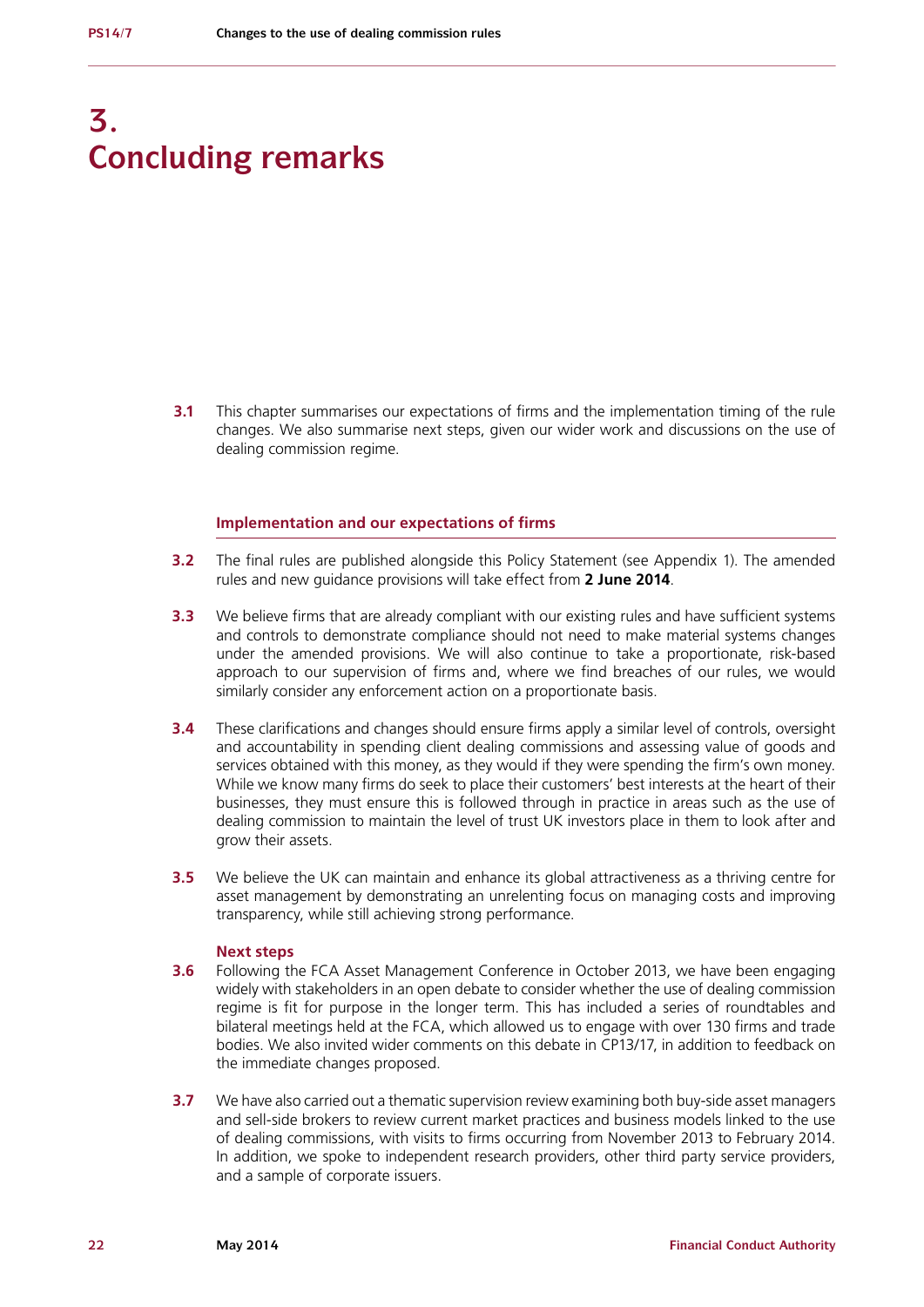- **3.8** This debate and work has been framed in the context of ongoing EU negotiations to revise MiFID. MiFID II has the potential to impact the ability of portfolio managers to receive third party inducements, which may include research acquired in return for dealing commissions linked to execution services. We have continued to monitor and engage with EU discussions on revising MIFID, and we see our domestic work and discussions on the use of dealing commissions as part of informing this debate on future EU reforms. We are also actively engaging with other international regulators through the International Organisation of Securities Commissions (IOSCO).
- **3.9** We expect to report back on our wider work later in the year, by which stage there may also be further clarity as to the potential extent of the MiFID II reforms and their impact on the ability for portfolio managers to use dealing commission arrangements to acquire additional services from third parties, such as research. We will indicate our views on what further change we believe may be appropriate based on our findings and any developments in MiFID II. If we do identify a need for further reform, we will look to align the timing with our domestic implementation of MiFID II in late 2016 or early 2017, to minimise the uncertainty and potential cost of any changes for firms.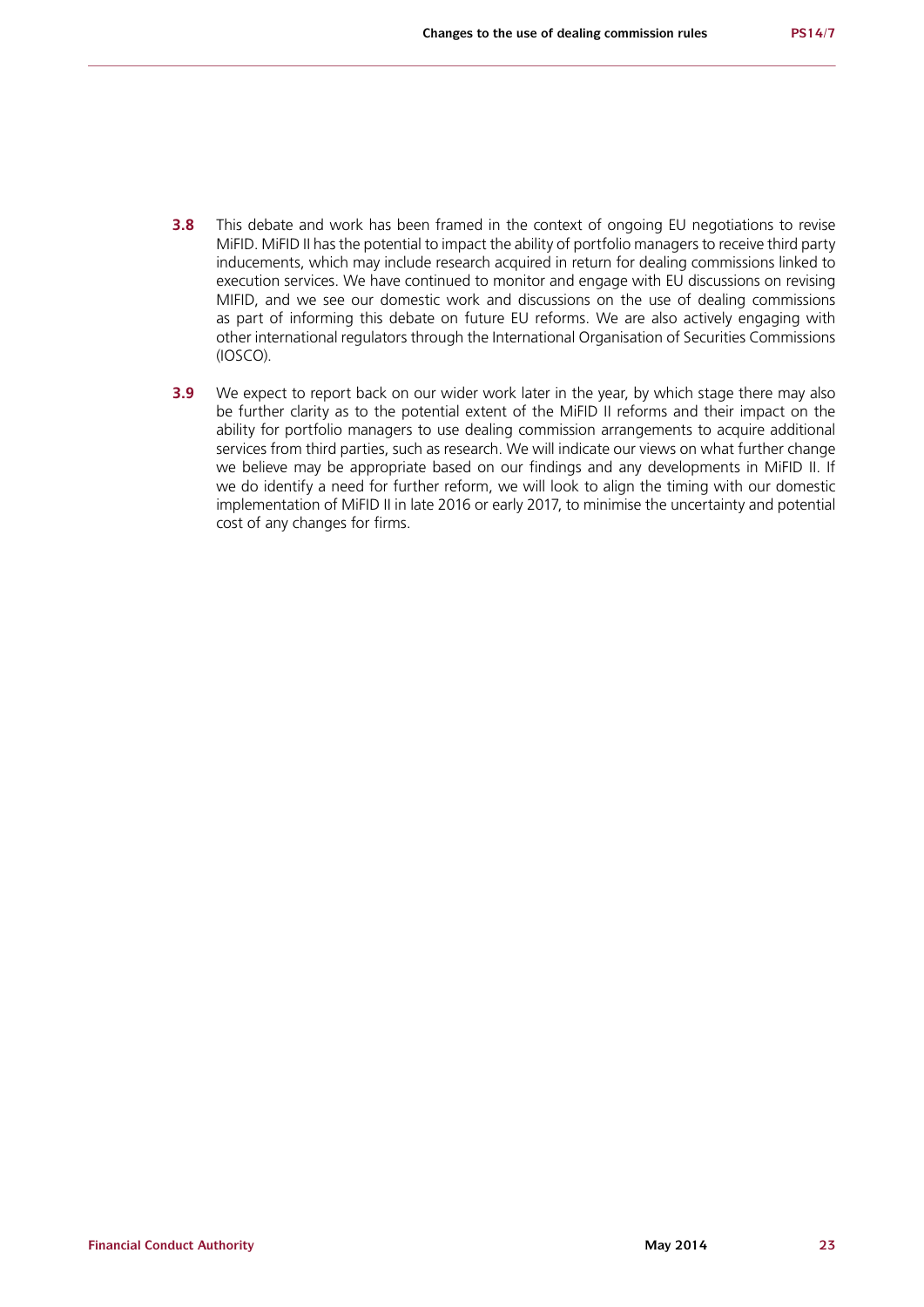# **Annex 1 List of non-confidential respondents**

We received 62 responses in total to CP13/17. The names of firms or individuals who submitted non-confidential responses are listed below:

Alternative Investment Management Association (AIMA)

Amundi

Asia Association of Independent Research Providers (AsiaIRP)

Association for Financial Markets in Europe (AFME)

Association of British Insurers (ABI)

Atlantic Equities LLP

Autonomous LLP

Baillie Gifford & Co.

Barclays Bank Plc

Berenberg UK

BlackRock

Bloomberg LP

Cartesian Capital Partners

Churchill Wealth Management

CFA Society of the UK

City of London Law Society

ConvergEx Group / Westminster Research Associates LLC

CorporateAccess.net

Credit Suisse Securities (Europe) Ltd

Euromoney Institutional Investor LLP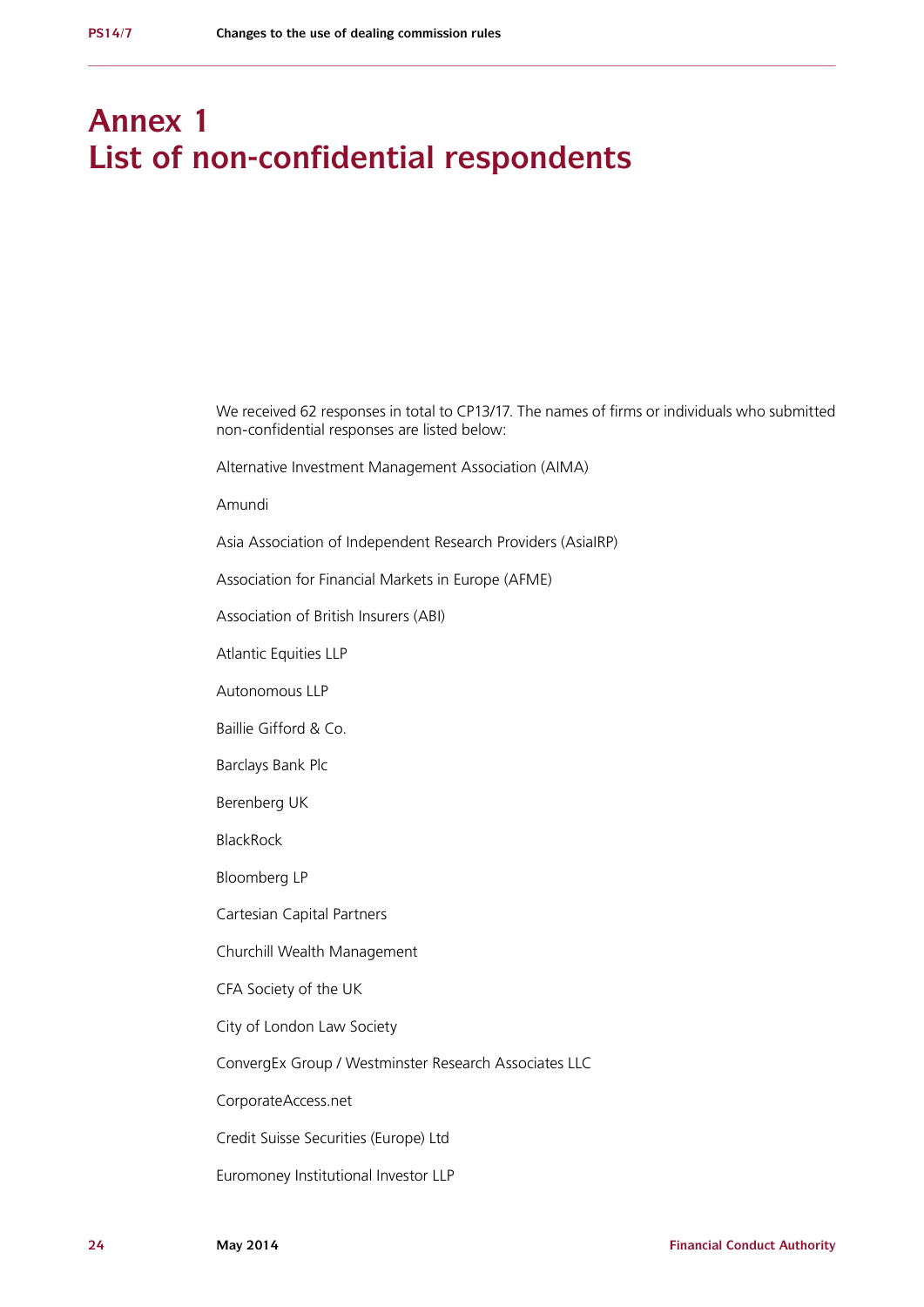European Association of Independent Research Providers (EuroIRP)

Financial Services Consumer Panel

Gerson Lehrman Group

Henderson Global Investors

ICI Global

Ingage

International Capital Market Association - Asset Management and Investors Council (AMIC)

Investment Adviser Association

Investment Management Association (IMA)

Investor Relations Society (IR Society)

Investorside Research Association

Japaninvest Group

M&G Investment Management

Managed Funds Association

Manifest Information Services Ltd

Markit

Mercer

Morningstar

National Association of Pension Funds (NAPF)

New City Initiative

New Street Research LLP

Newton Investment Management Ltd

Numis Securities

Polunin Capital Partners Ltd

Redburn Partners LLP

SCM Private

Society of Pension Consultants (SPC)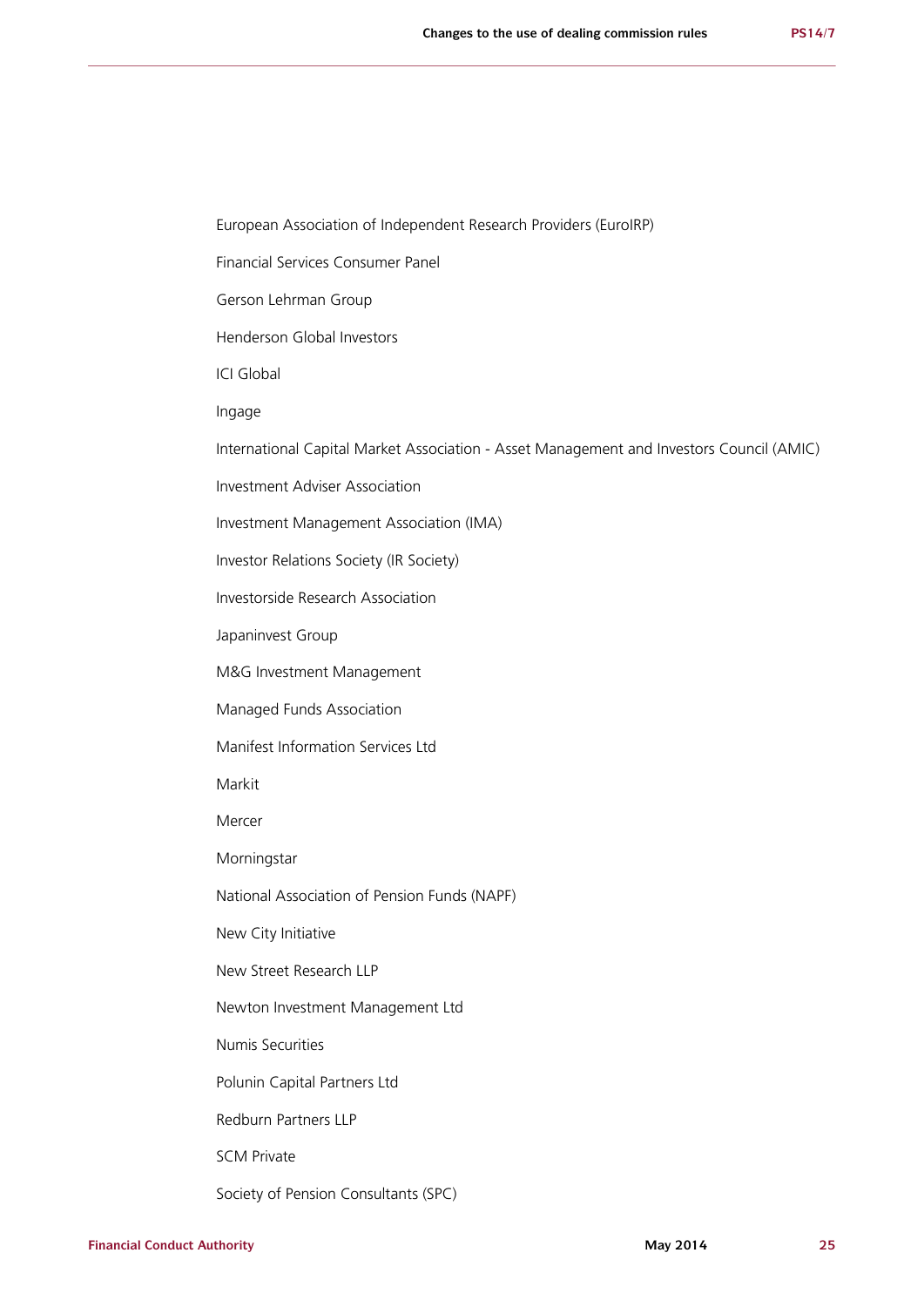Trusted Sources

UBS AG

# **Independent responses:**

Alistair Haig, University of Edinburgh Business School

Bruce Packard